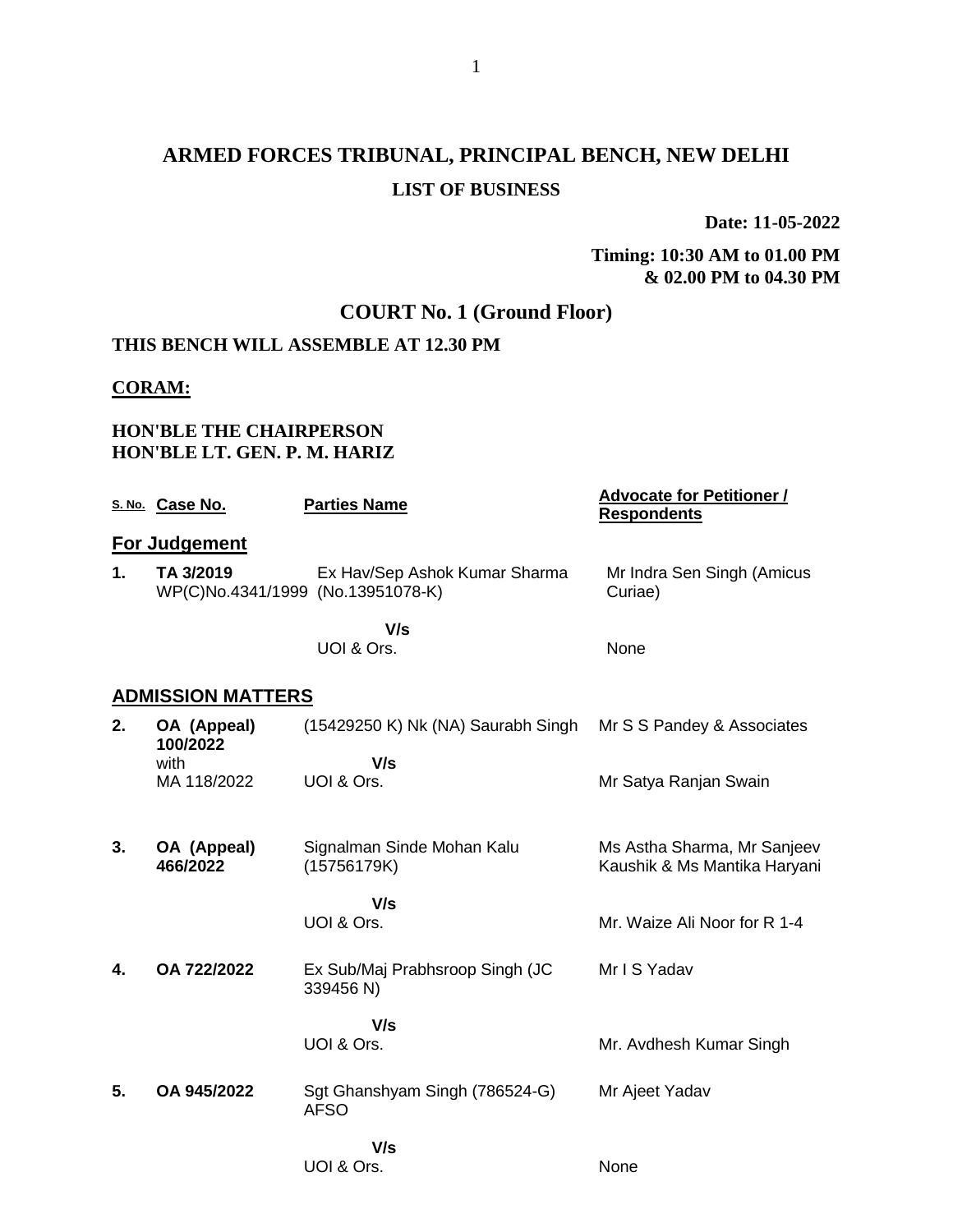| 6.  | OA 947/2022                         | LAC Deepak Singh (No 911557 R)                             | Mr Praveen Kumar                                   |
|-----|-------------------------------------|------------------------------------------------------------|----------------------------------------------------|
|     |                                     | V/s<br>UOI & Ors.                                          | None                                               |
| 7.  | OA 960/2022<br>with                 | SGT Sanjeev Kumar (Retd) 781439                            | Mr Manoj Kr Gupta                                  |
|     | MA 1250/2022                        | V/s<br>UOI & Ors.                                          | None                                               |
| 8.  | OA 966/2022                         | Ex Cpl Yogesh Kumar Singh (927388<br>F)                    | Mr Ramniwas Bansal                                 |
|     |                                     | V/s<br>UOI & Ors.                                          | None                                               |
| 9.  | OA 970/2022                         | Sub Tek Chand (Retd) (JC 669166)                           | Mr Manoj Kr Gupta                                  |
|     |                                     | V/s<br>UOI & Ors.                                          | None                                               |
| 10. | OA 973/2022                         | Muhammad Sakil Siddiqui (Ex MWO<br>628151-K)               | Mr Bijendra Kumar Pathak                           |
|     |                                     | V/s<br>UOI & Ors.                                          | None                                               |
|     | <u>MA (EXECUTION)</u>               |                                                            |                                                    |
| 11  | MA 2953/2021<br>in<br>OA 1292/2020  | Ex Nk (DSC) Balvir Singh (14542341-<br>$\Box$              | Mr Ved Prakash & Devendra<br>Kumar                 |
|     |                                     | V/s<br>UOI & Ors                                           | Mr. Arvind Kumar                                   |
| 12. | MA 2957/2021<br>ın<br>OA 880/2020   | Ex Nk (DSC) Jagdish Chandra Bhatt<br>$(1073956-P)$         | Mr Ved Prakash & Devendra<br>Kumar                 |
|     |                                     | V/s<br>UOI & Ors                                           | Dr. Vijendra Singh Mahndiyan                       |
|     | <b>MA (OTHERS)</b>                  |                                                            |                                                    |
| 13. | MA 1258/2022<br>in.<br>OA 1282/2019 | JC-268891W Sub Maj (AIG) Basaling<br>Patteka (Retd)        | Mr S S Pandey & Associates                         |
|     |                                     | V/s<br>UOI & Ors                                           | Dr. Vijendra Singh Mahndiyan                       |
| 14. | MA 1259/2022<br>in<br>OA 2335/2021  | Ex AC (U/T) Biswajit Chakraborty<br>$(8981481 - R)$<br>V/s | Mr Jaitegan Singh Khurana &<br><b>Udian Sharma</b> |
|     |                                     | UOI & Ors                                                  | None                                               |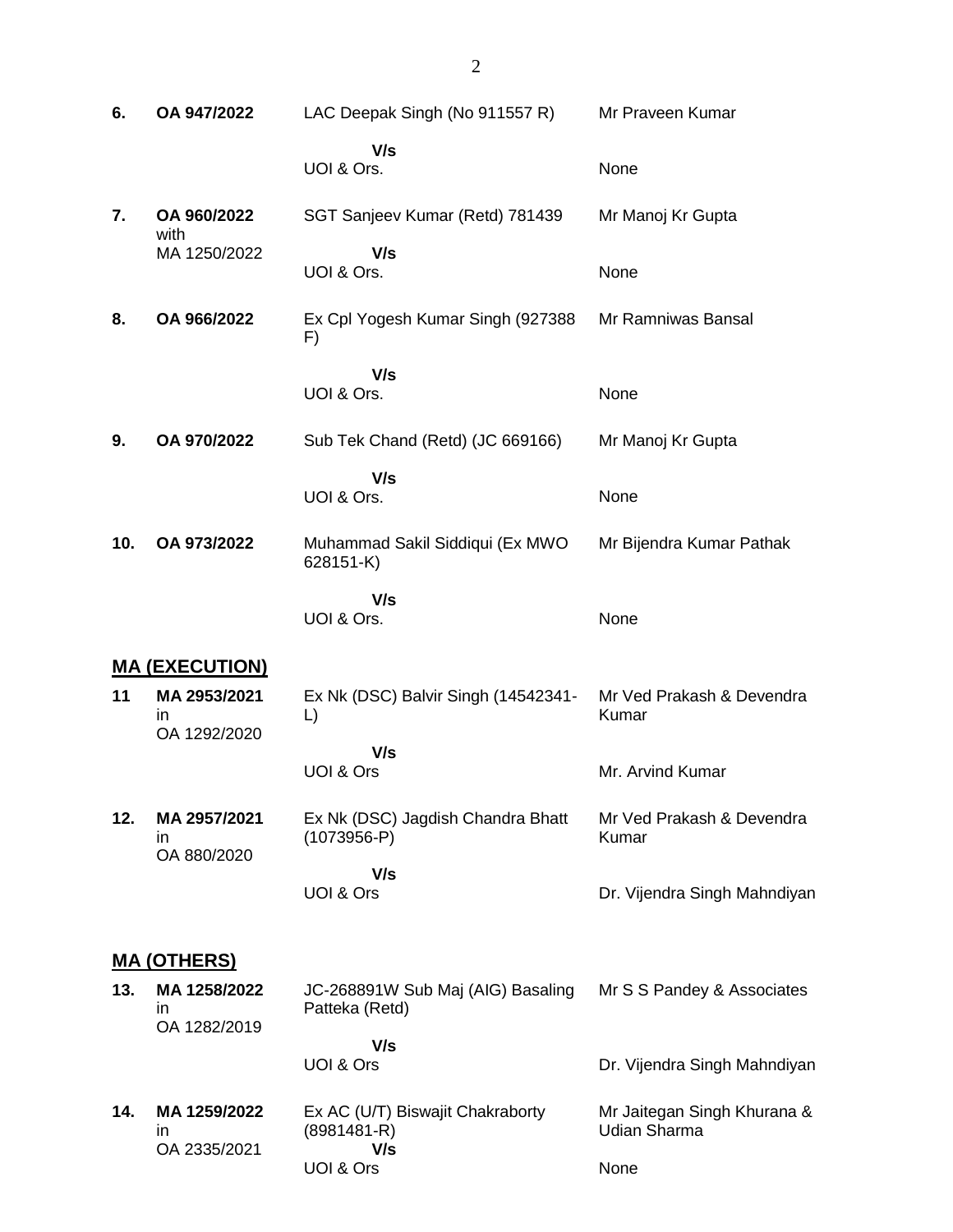| 15.         | MA 1260/2022<br>in<br>OA 305/2021  | Sudhanshu Shekhar (Ex POELA No<br>133279H)                  | Ms Nandadevi Deka & Mr Sudhir<br>Yadav          |
|-------------|------------------------------------|-------------------------------------------------------------|-------------------------------------------------|
|             |                                    | V/s                                                         |                                                 |
|             |                                    | UOI & Ors                                                   | None                                            |
| 16.         | MA 1269/2022<br>in<br>OA 1334/2019 | JC-268837H Sub Maj (AIG)<br>Sagolshem Lakshman Singh (Retd) | Mr S S Pandey & Associates                      |
|             |                                    | V/s<br>UOI & Ors                                            | Dr. Vijendra Singh Mahndiyan                    |
| 17.         | MA 1272/2022<br>ın                 | IC-67752W Lt Col Sandeep Jha                                | Mr Neeraj Kumar Sharma &<br>Associates          |
|             | OA 1127/2020                       | V/s<br>UOI & Ors                                            | None                                            |
| 18.         | MA 1284/2022<br>in                 | Mukul Choudhary (No 14840115 N)                             | Mr SS Pandey & Associates                       |
|             | OA (Appeal)<br>735/2015            | V/s<br>UOI & Ors                                            | None                                            |
| 19.         | MA 1285/2022<br>in                 | (TA 42482 F) Brig Pradeep Kumar<br>Upmanyu (Retd)           | Applicant-in-Person                             |
|             | OA 1264/2017                       | V/s                                                         |                                                 |
|             |                                    | UOI & Ors                                                   | Gp. Capt. Karan Singh Bhati, Sr.<br><b>CGSC</b> |
|             | <b>PART HEARD</b>                  |                                                             |                                                 |
| 20.         | OA (Appeal)<br>2232/2021           | Shri Hari Shankar Tiwari (JC 696415F<br>Ex Sub Maj) & Ors.  | Mr Anand Kumar, Akshit Anand<br>& Rajan Agarwal |
|             |                                    | V/s                                                         |                                                 |
|             |                                    | UOI & Ors.                                                  | Gp Capt Karan Singh Bhati, Sr<br>CGSC           |
| <b>WITH</b> |                                    |                                                             |                                                 |
| 21.         | OA (Appeal)<br>2444/2021           | Hav D.P. Sharma (15412489-W)                                | Mr Ajit Kakkar & Associates                     |
|             |                                    | V/s<br>UOI & Ors.                                           | Gp Capt Karan Singh Bhati, Sr<br><b>CGSC</b>    |
| <b>WITH</b> |                                    |                                                             |                                                 |
| 22.         | OA (Appeal)<br>2386/2021           | Nk Dhadhal Surendra Kumar J<br>(15442357 X)<br>V/s          | Mr Ajit Kakkar & Associates                     |

Gp Cpat Karan Singh Bhati, Sr

CGSC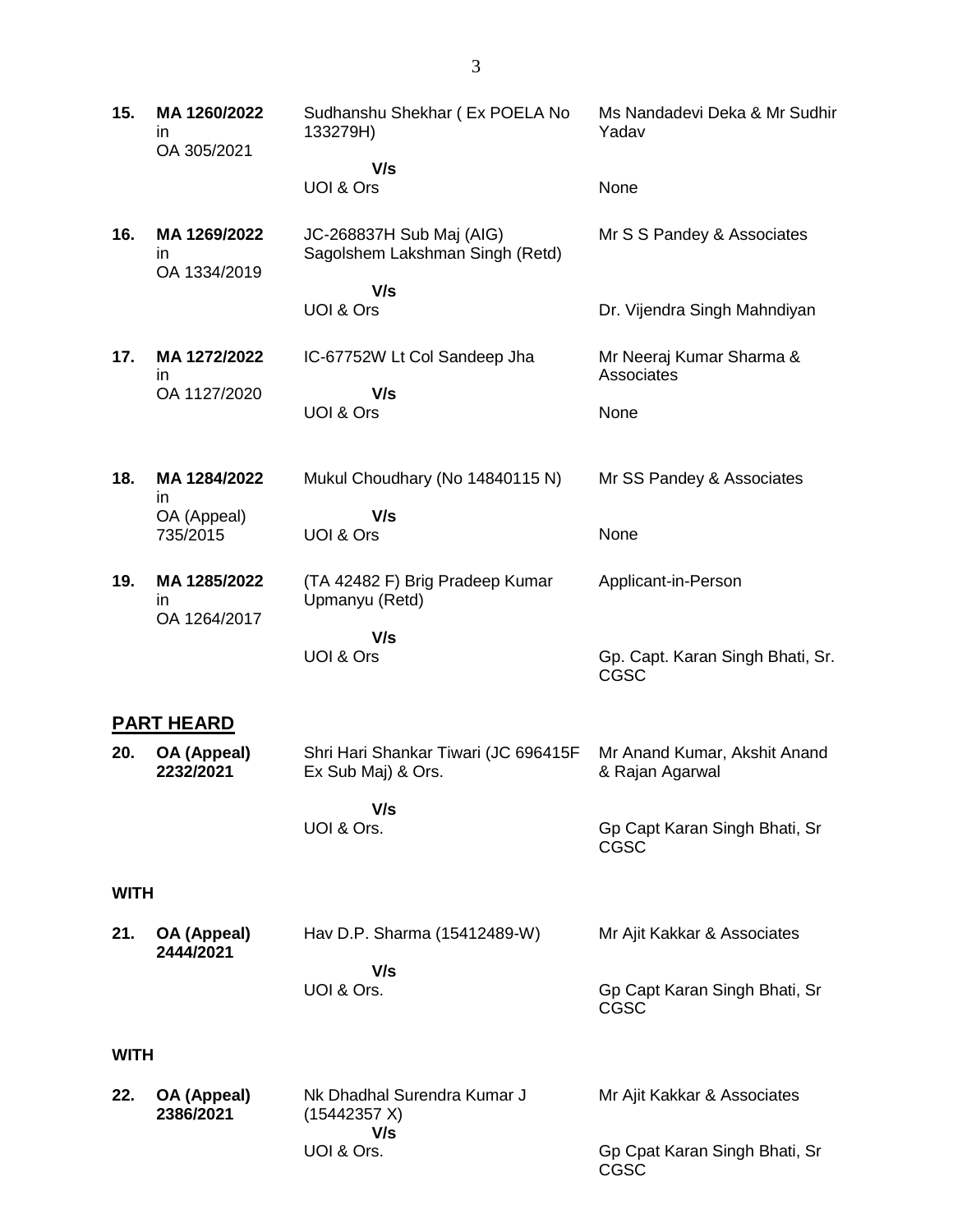**Pleadings Not Complete**

| 23.         | OA 681/2021                     | Cdr Jenson Mendez (05059-Y)                                     | Mr Deepak Jain                        |
|-------------|---------------------------------|-----------------------------------------------------------------|---------------------------------------|
|             |                                 | V/s<br>UOI & Ors.                                               | Mr. J S Rawat                         |
| 24.         | OA (Appeal)<br>1756/2021        | Ex GDSM Devender (15629729 H)                                   | Mr S S Pandey & Associates            |
|             | with<br>MA 384/2022             | V/s<br>UOI & Ors.                                               | Mr Anil Gautam                        |
| 25.         | OA 2870/2021                    | DS-12260X Lt Col Harsh Vardhan<br>Singh                         | Mr Rajiv Manglik                      |
|             |                                 | V/s<br>UOI & Ors.                                               | Mr Anil Gautam Sr, CGSC               |
| 26.         | OA 217/2022                     | EMP-II Purusattam Chatterjee (No<br>255825 Y)(Through Pairokar) | Mr Aniruddha Datta & Rajiv<br>Manglik |
|             |                                 | V/s<br>UOI & Ors.                                               | Mr Anil Gautam Sr, CGSC               |
|             | <b>Pleadings Complete</b>       |                                                                 |                                       |
| 27.         | OA 2281/2021                    | (MS-17324 F) Maj Yadvender Singh                                | Mr S S Pandey & Associates            |
|             |                                 | V/s<br>UOI & Ors.                                               | Mr. Harish V Shankar                  |
|             | <b>FOR FINAL HEARING</b>        |                                                                 |                                       |
| 28.         | OA 54/2020                      | Sub Baikuntha Barik (JC-762976Y)                                | Mr Ved Prakash                        |
|             |                                 | V/s<br>UOI & Ors.                                               | Mr. Avdhesh Kumar Singh               |
| <b>WITH</b> |                                 |                                                                 |                                       |
| 29.         | OA 316/2020                     | Sub Santosh Kumar Singh (JC 762973 Mr Ved Prakash<br>L)         |                                       |
|             |                                 | V/s<br>UOI & Ors.                                               | Mr. Neeraj, Sr. CGSC                  |
| <b>WITH</b> |                                 |                                                                 |                                       |
| 30.         | OA 321/2020<br>with MA 401/2020 | JC-762978K Sub Lalit Mohan Singh<br><b>Bisht</b>                | Mr. Ved Prakash                       |
|             | with MA 784/2021                | V/s                                                             |                                       |

Mr. Prabodh Kumar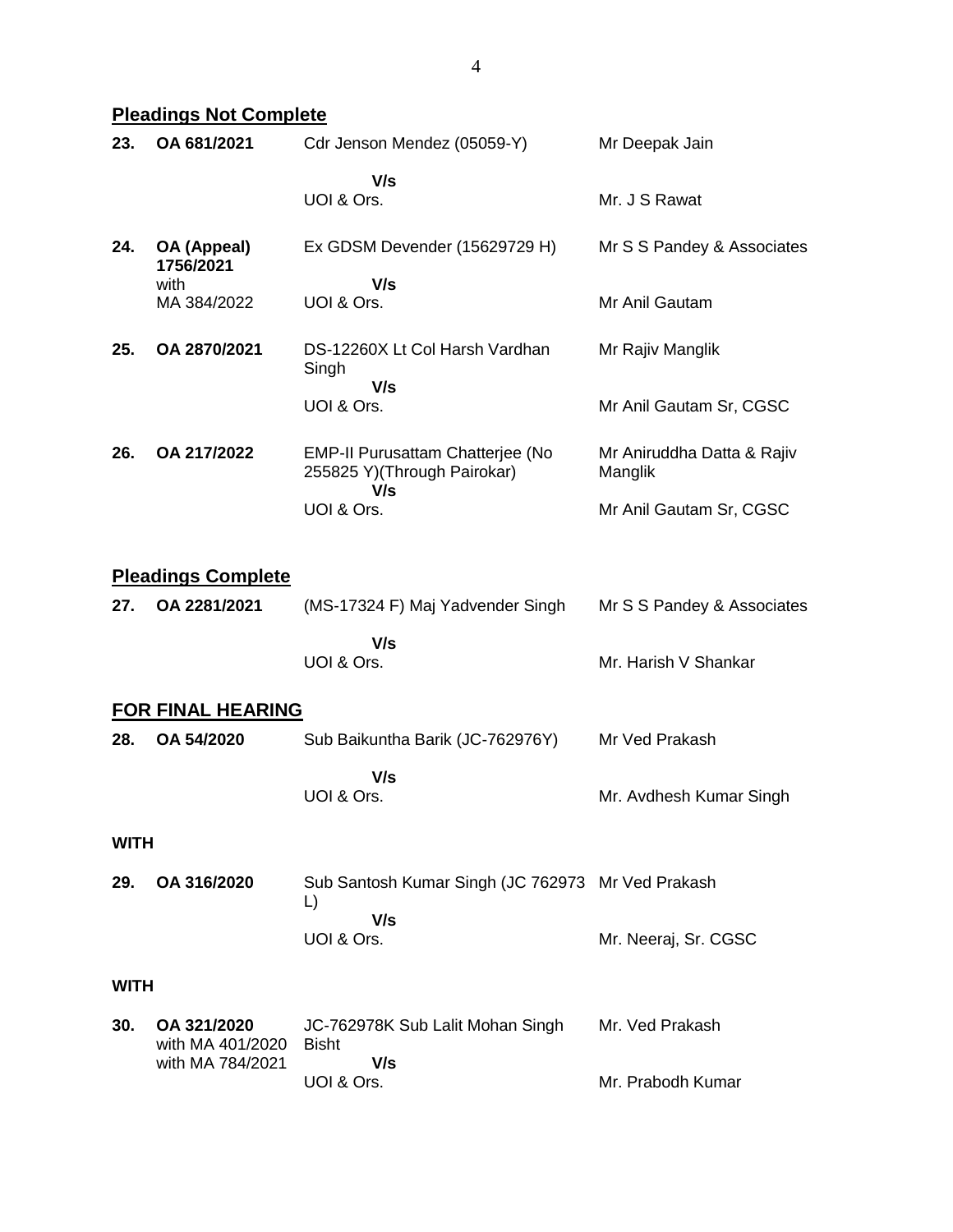**WITH**

(OA 116/2016 RB,

Lucknow)

| 31. | OA 542/2020<br>with MA<br>2017/2020 | Sub Priyadarshi Khuntia (JC 762975<br>W)<br>V/s        | Mr Ved Prakash                                                           |
|-----|-------------------------------------|--------------------------------------------------------|--------------------------------------------------------------------------|
|     |                                     | UOI & Ors.                                             | Mr J S Rawat                                                             |
| 32. | OA (Appeal)<br>388/2020<br>with     | Ex Hav Bhupinder Singh Bhadwal<br>$(4275164-A)$<br>V/s | Mr. Ajit Kakkar & Associates                                             |
|     | MA 788/2020                         | UOI & Ors.                                             | Gp Capt Karan Singh Bhati, Sr.<br>CGSC for R 1-4 and None for R<br>$5-6$ |
| 33. | OA 1682/2021                        | IC-60365Y Lt Col Parag Doval                           | Ms Neela Gokhale                                                         |
|     |                                     | V/s                                                    |                                                                          |
|     |                                     | UOI & Ors.                                             | Mr. Satya Ranjan Swain                                                   |
| 34. | OA 2053/2021<br>with                | Gp Capt V K Singh (19387) Lgs                          | Mr Ajai Bhalla & Ms Shambhavi<br>Singh                                   |
|     | MA 2130/2021                        | V/s                                                    |                                                                          |
|     |                                     | UOI & Ors.                                             | Mr. Harish V Shankar for R-1 &<br>$3-5$                                  |
| 35. | OA 2565/2021<br>with                | Surg Cmde Sanjeev Tandon (75451 B) Mr Ankur Chhibber   |                                                                          |
|     | MA 261/2022                         | V/s<br>UOI & Ors.                                      | Mr. Anil Gautam                                                          |
|     | <b>MATTERS FROM REGULAR LIST</b>    |                                                        |                                                                          |
| 36. | TA 8/2016                           | Brig J S Dharmadheeran                                 | Mr. Rajiv Manglik                                                        |

Mr Harish V Shankar for R 1-3

 **V/s**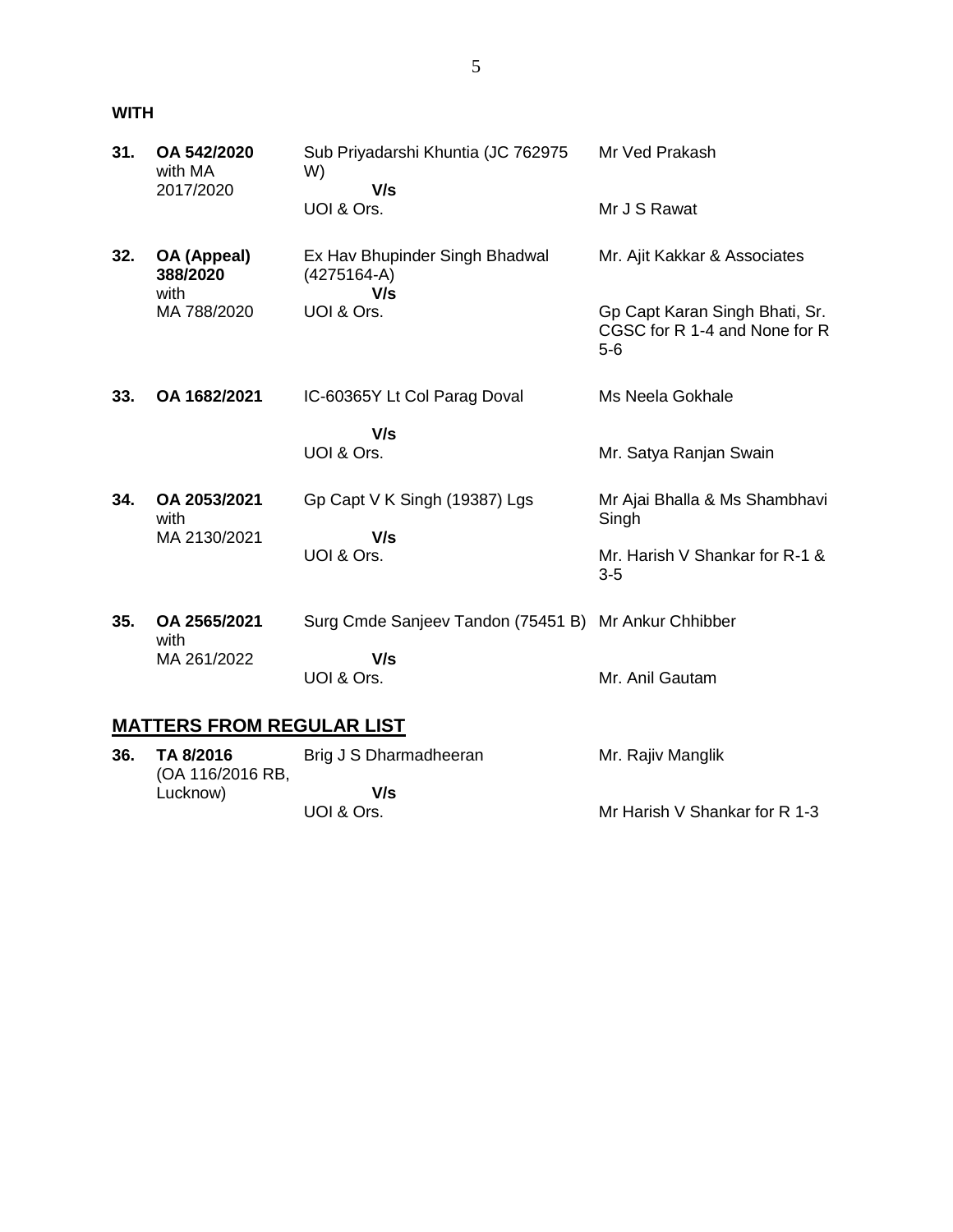# **ARMED FORCES TRIBUNAL, PRINCIPAL BENCH, NEW DELHI LIST OF BUSINESS**

**Date: 11-05-2022**

**Timing: 10:30 AM to 01.00 PM & 02.00 PM to 04.30 PM**

## **COURT No. 1 (Ground Floor)**

## **NOTIFICATION**

## **It is hereby notified for information of all concerned that the following matters stand adjourned to 02-08-2022.**

|    | S. No. Case No.                     | <b>Parties Name</b>                                   | <b>Advocate for Petitioner /</b><br><b>Respondents</b> |
|----|-------------------------------------|-------------------------------------------------------|--------------------------------------------------------|
|    | <b>Pleadings Not Complete</b>       |                                                       |                                                        |
| 1  | OA 1475/2019<br>with                | Ex NCT S B Prasad (800370-S)                          | Mr. Rayasha Kumar                                      |
|    | MA 1428/2021 &                      | V/s                                                   |                                                        |
|    | 2394/2019                           | UOI & Ors.                                            | Dr. Vijendra Singh Mahndiyan                           |
| 2. | OA 1812/2019<br>with                | IC-59907L Maj Saurav Negi (Retd.)                     | Mr. S S Pandey & Associates                            |
|    | MA 1134/2020 &<br>2694/2019         | V/s<br>UOI & Ors.                                     | Ms. Jyotsna Kaushik                                    |
| 3. | OA 38/2020<br>with<br>MA 1652/2020  | No 8036729Y Hav (PA) Rakesh Kr<br>Roshan<br>V/s       | Mr Indra Sen Singh / Abhishek<br>Singh                 |
|    |                                     | UOI & Ors.                                            | Mr K K Tyagi                                           |
| 4. | OA 307/2020<br>with<br>MA 1697/2020 | No. 2881279-P Ex NK/DSC Maharaj<br>Singh Rajput       | Mr. U S Maurya                                         |
|    |                                     | V/s<br>UOI & Ors.                                     | Mr. Arvind Kumar                                       |
| 5. | OA 310/2020                         | Ex Sep/DSC Ismail Makanadar (No<br>14606890 P)<br>V/s | Mr US Maurya                                           |
|    |                                     | UOI & Ors.                                            | Mr. Neeraj, Sr. CGSC                                   |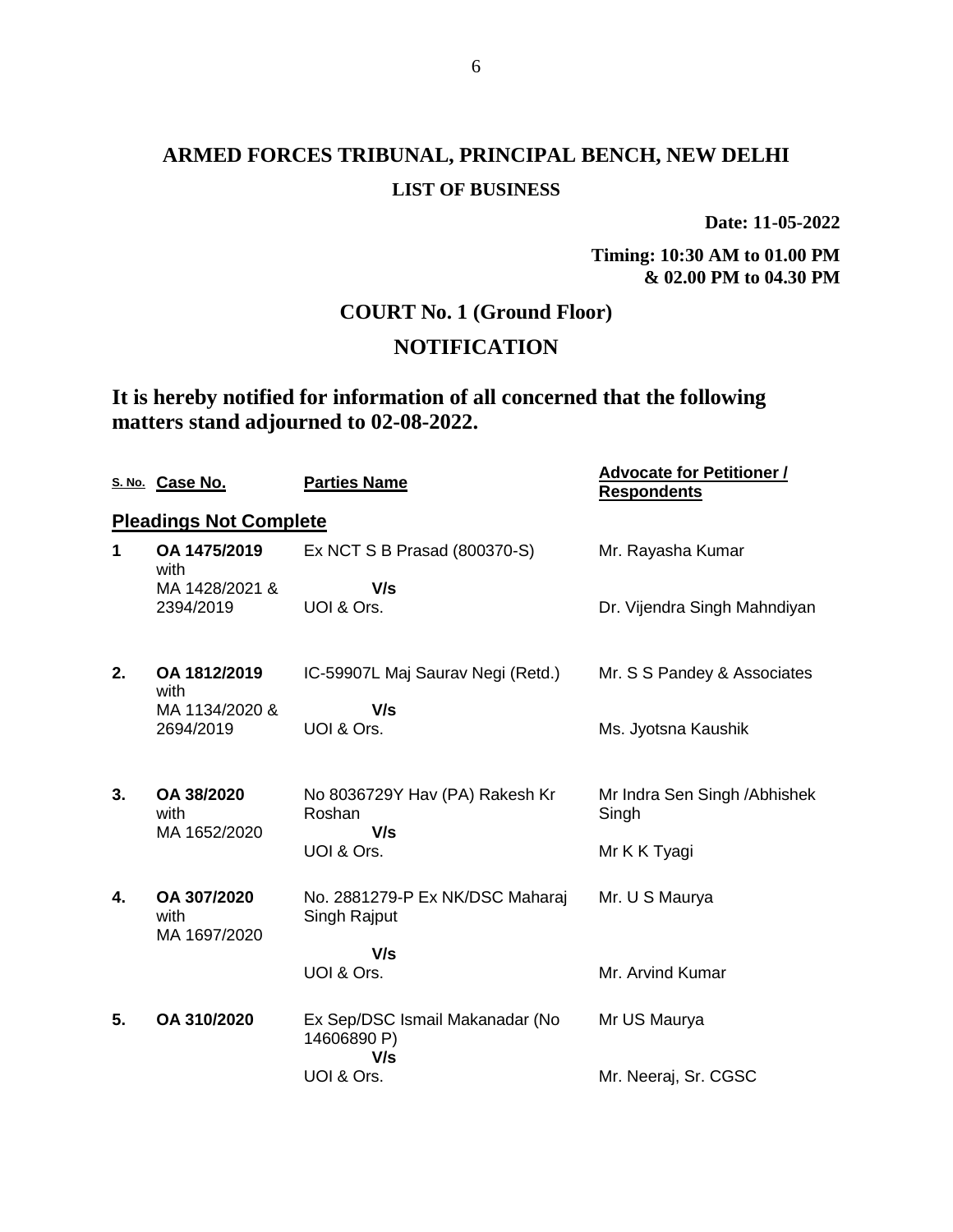| 6.  | OA 666/2020  | Ex Rect Parmar Prakash Kumar<br>Ashokbhai (15521910W) | Mr Ajit Kakkar & Associates                |
|-----|--------------|-------------------------------------------------------|--------------------------------------------|
|     |              | V/s<br>UOI & Ors.                                     | Mr. Satya Ranjan Swain                     |
| 7.  | OA 683/2020  | 2715777M Ex Rect Manoj Kumar                          | Mr. V S Kadian                             |
|     |              | V/s<br>UOI & Ors.                                     | Mr. Satya Ranjan Swain                     |
| 8.  | OA 726/2020  | IC 54937Y Col (TS) Ajay Sangwan                       | Mr. Indra Sen Singh/ Mr.<br>Abhishek Singh |
|     |              | V/s<br>UOI & Ors.                                     | Mr. Harish V Shankar                       |
| 9.  | OA 1028/2020 | Nk Dharambir Singh (No 4555266-N)                     | Ms Archana Ramesh                          |
|     |              | V/s<br>UOI & Ors.                                     | Mr. Neeraj Sr. CGSC                        |
| 10. | OA 1874/2020 | Nk/DSC Bhanwar Singh (No.<br>2988044A)                | Mr U S Maurya                              |
|     |              | V/s<br>UOI & Ors.                                     | Mr Ashok Chaitanya                         |
| 11. | OA 1875/2020 | IC- 48813N Col Karan Bhagat                           | Mr S S Pandey & Associates                 |
|     |              | V/s<br>UOI & Ors.                                     | Ms Suman Chauhan                           |
| 12. | OA 651/2021  | (IC-54326 K) Col Ramesh Krishnan                      | Mr Ankur Chhibber                          |
|     |              | V/s<br>UOI & Ors.                                     | Mr Ashok Chaitanya                         |
| 13. | OA 652/2021  | (IC-56025 Y) Lt Col TVR<br>Satyanarayana              | Mr S S Pandey & Associates                 |
|     |              | V/s<br>UOI & Ors.                                     | Mr Satya Ranjan Swain                      |
| 14. | OA 655/2021  | Col M Rajarajan (IC 60022H)                           | Ms Gulafshan Parween                       |
|     |              | V/s<br>UOI & Ors.                                     | Mr Rajeev Kumar                            |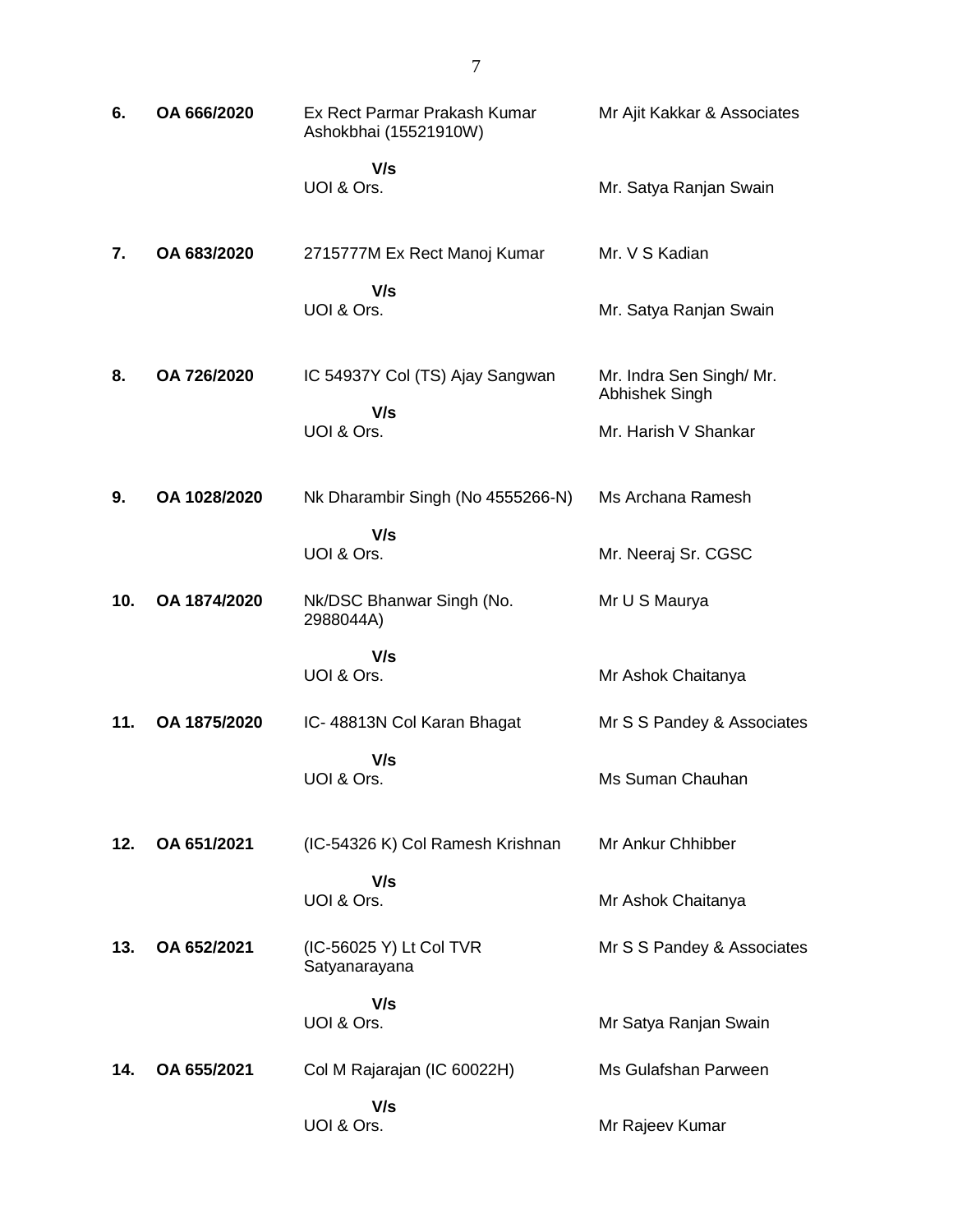| 15. | OA 657/2021                         | (IC-55294 Y) Lt Col Rakshit Jayanta           | Mr S S Pandey & Associates                   |
|-----|-------------------------------------|-----------------------------------------------|----------------------------------------------|
|     |                                     | V/s<br>UOI & Ors.                             | Mr K K Tyagi                                 |
| 16. | OA 660/2021                         | Col Bharati Kant Shukla (Retd) (IC<br>54763K) | Mr Anand Kumar & Manoj Kr<br>Gupta           |
|     |                                     | V/s<br>UOI & Ors.                             | Mr Satya Ranjan Swain                        |
| 17. | OA 665/2021<br>with                 | Lt Col Sanjeev Kumar (IC 55291L)              | Mr S S Pandey & Associates                   |
|     | MA 1875/2021                        | V/s<br>UOI & Ors.                             | Mr Prabodh Kumar                             |
| 18. | OA 666/2021                         | (MR-07994 P) Col Amita Jain<br>V/s            | Mr S S Pandey & Mr Abhishek<br>Kalaiyarasan  |
|     |                                     | UOI & Ors.                                    | Gp Capt Karan Singh Bhati, Sr<br><b>CGSC</b> |
| 19. | OA 667/2021<br>with<br>MA 2039/2021 | (IC-56822 K) Lt Col Mohit Rao<br>Chauhan      | Mr S S Pandey & Ms Richa<br>Mishra           |
|     |                                     | V/s<br>UOI & Ors.                             | Ms Jyotsna Kaushik                           |
| 20. | OA 668/2021                         | Lt Col HS Ahluwalia (IC 56878 W)<br>V/s       | Mr SS Pandey & Ms Richa<br>Mishra            |
|     |                                     | UOI & Ors.                                    | Mr S D Windlesh                              |
| 21. | OA 671/2021                         | Col Sanjay Kandwal (IC 55877 F)<br>V/s        | Mr SS Pandey & Ms Richa<br>Mishra            |
|     |                                     | UOI & Ors.                                    | Mr Rajeev Kumar                              |
| 22. | OA 676/2021                         | (IC-53215 A) Col(TS) Rakesh Painuly           | Mr S S Pandey & Associates                   |
|     |                                     | V/s<br>UOI & Ors.                             | Mr V Pattabhi Ram                            |
| 23. | OA 680/2021                         | Lt Col Sheel Mohan Kala (IC-59438N)           | Mr S S Pandey & Associates                   |
|     |                                     | V/s<br>UOI & Ors.                             | Mr S D Windlesh                              |

8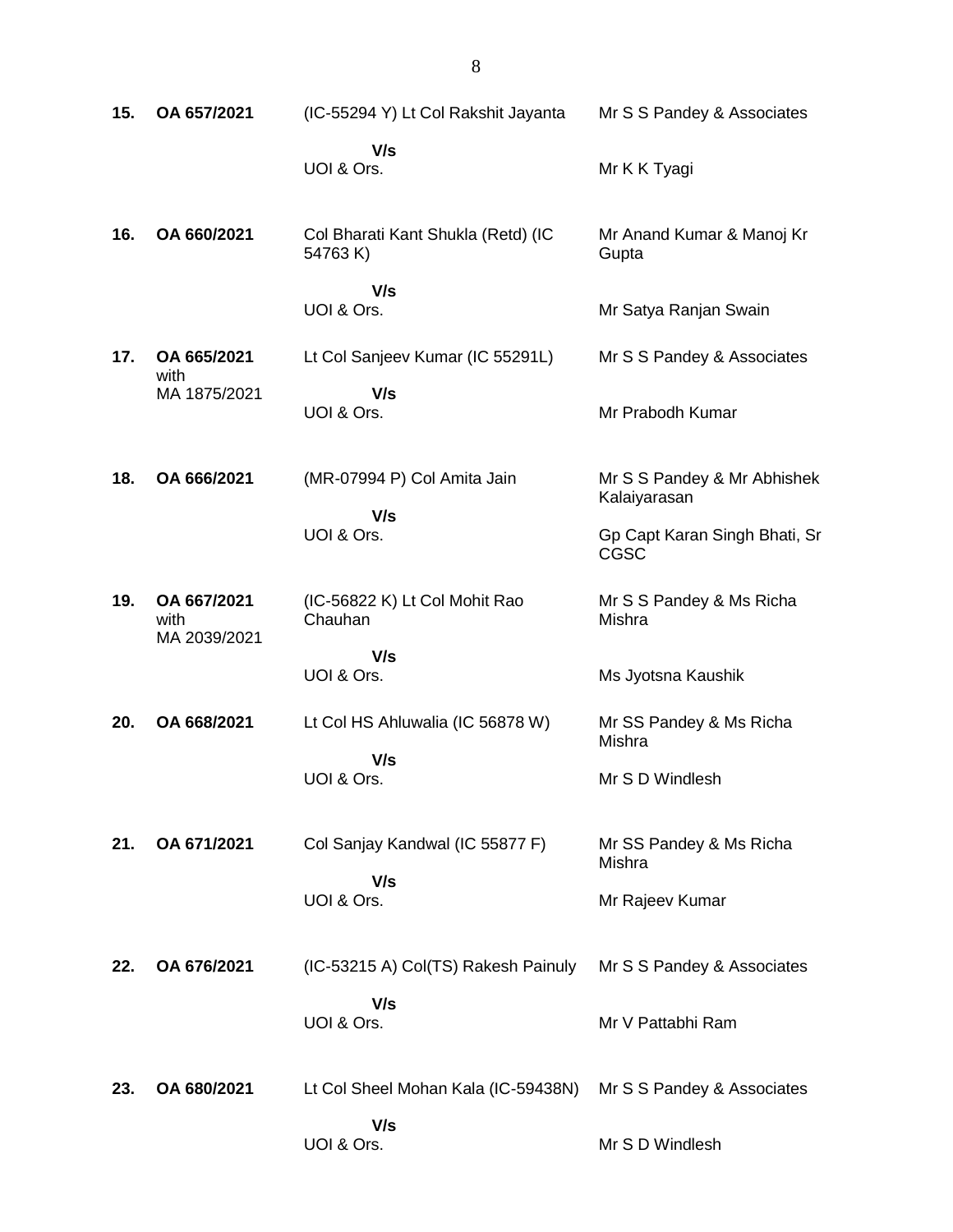| 24. | OA 682/2021         | Lt Col Rabindra Nath Bhandari (IC-<br>59941L)                        | Mr S S Pandey & Associates         |
|-----|---------------------|----------------------------------------------------------------------|------------------------------------|
|     |                     | V/s<br>UOI & Ors.                                                    | Mr V Pattabhi Ram                  |
| 25. | OA 684/2021         | Lt Col Yatendra Singh (IC-59790X)                                    | Mr S S Pandey & Associates         |
|     |                     | V/s<br>UOI & Ors.                                                    | Mr Ashok Chaitanya                 |
| 26. | OA 690/2021<br>with | (IC-59404 A) Col Kulwant Singh Malik                                 | Mr S S Pandey & Associates         |
|     | MA 2038/2021        | V/s<br>UOI & Ors.                                                    | Ms Jyotsana Kaushik                |
| 27. | OA 691/2021<br>with | Lt Col Amardip Singh Chhatwal (IC-<br>59496X)                        | Mr Abhishek Kalaiyarasan           |
|     | MA 2537/2021        | V/s<br>UOI & Ors.                                                    | Ms Barkha Babbar                   |
| 28. | OA 692/2021         | Col Ravinder Pal Singh (IC-59397P)                                   | Mr SS Pandey & Ms Richa<br>Mishra  |
|     |                     | V/s<br>UOI & Ors.                                                    | Mr Rajeev Kumar                    |
| 29. | OA 693/2021         | Col Amit Dhand (IC 60119 N)                                          | Mr SS Pandey                       |
|     |                     | V/s<br>UOI & Ors.                                                    | Mr Arvind Patel                    |
| 30. | OA 694/2021         | (IC-59424 N) Lt Col Rajendra                                         | Mr S S Pandey & Ms Richa<br>Mishra |
|     |                     | V/s<br>UOI & Ors.                                                    | Mr Satya Ranjan Swain              |
| 31. | OA 695/2021         | Lt Col Anil Kumar Phogat (IC 59255 X) Mr SS Pandey & Associates      |                                    |
|     |                     | V/s<br>UOI & Ors.                                                    | Mr J S Yadav                       |
| 32. | OA 696/2021         | Lt Col Chandra Mohan Tyagi (IC 59119 Mr SS Pandey & Associates<br>F) |                                    |
|     |                     | V/s<br>UOI & Ors.                                                    | Mr J S Yadav                       |
| 33. | OA 697/2021         | (IC-54343 K) Col Anurag Agarwal                                      | Mr Ankur Chhibber                  |
|     |                     | V/s<br>UOI & Ors.                                                    | Mr Prabodh Kumar                   |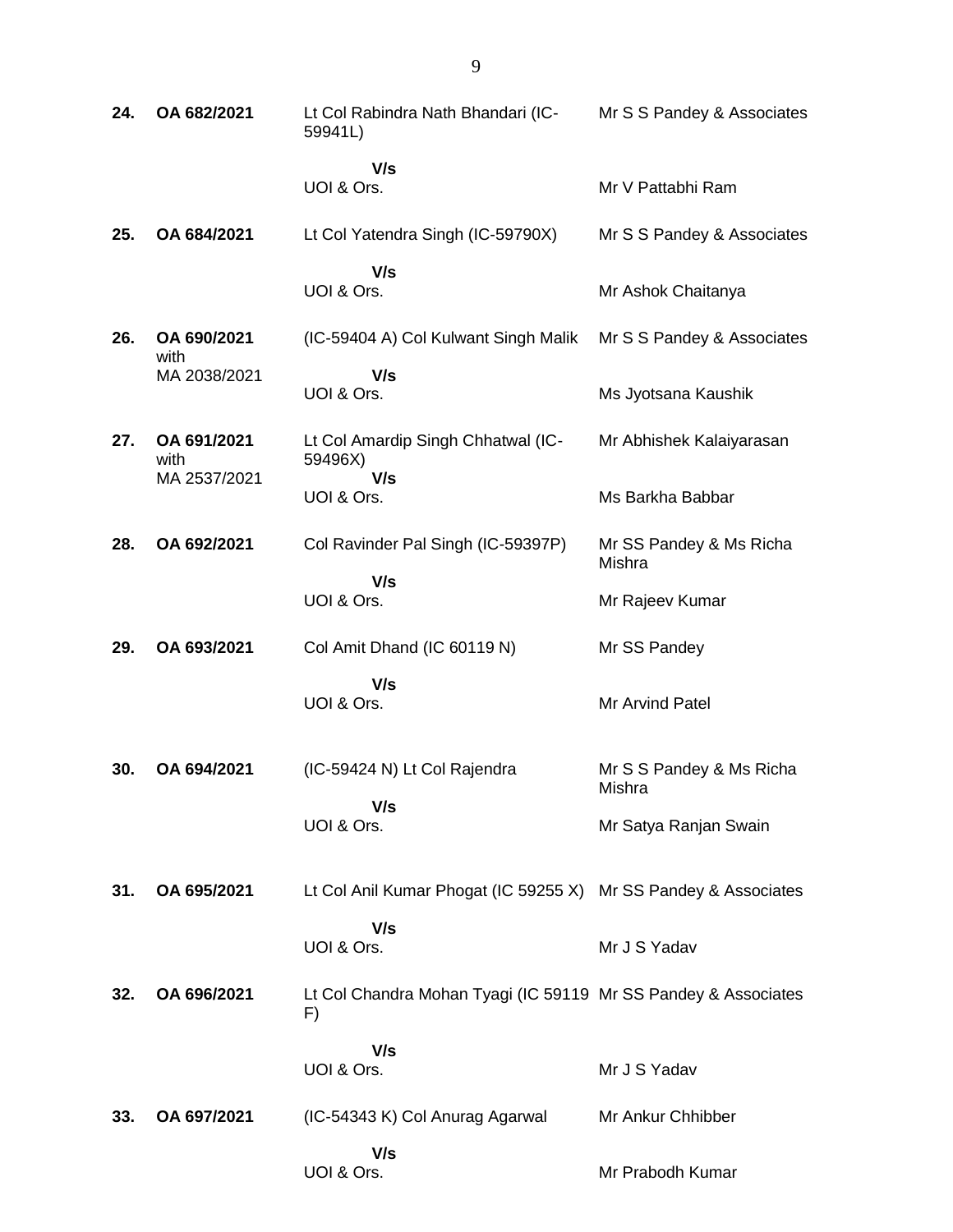| 34. | OA 699/2021         | (IC-56784 Y) Col Tejvir Singh                                                 | Mr S S Pandey & Ms Gulafshan<br>Parween     |
|-----|---------------------|-------------------------------------------------------------------------------|---------------------------------------------|
|     |                     | V/s<br>UOI & Ors.                                                             | Mr Rajesh Kumar Dass                        |
| 35. | OA 703/2021         | (Ic-54435 W) Col Prodipto Goswami                                             | Mr Ankur Chhibber                           |
|     |                     | V/s<br>UOI & Ors.                                                             | Mr S D Windlesh                             |
| 36. | OA 704/2021         | Col Subramanian Harihar (IC-59295Y)                                           | Mr S S Pandey & Associates                  |
|     |                     | V/s<br>UOI & Ors.                                                             | Mr Rajeev Kumar                             |
| 37. | OA 707/2021         | IC 58113N LT Col Ashok Rana                                                   | Mr S S Pandey & Associates                  |
|     |                     | V/s<br>UOI & Ors.                                                             | Mr Shyam Narayan                            |
| 38. | OA 708/2021<br>with | Lt Col Sanjai Rathore (54175W)                                                | Mr S S Pandey & Associates                  |
|     | MA 2216/2021        | V/s<br>UOI & Ors.                                                             | Mr J S Yadav                                |
| 39. | OA 711/2021         | Lt Col Aniruddha Sudhakar Deshpande Mr SS Pandey & Associates<br>(IC 59445 K) |                                             |
|     |                     | V/s<br>UOI & Ors.                                                             | Mr. Neeraj, Sr. CGSC                        |
| 40. | OA 712/2021         | Lt Col Vikrant Singh (IC 56895 W)                                             | Mr SS Pandey & Associates                   |
|     |                     | V/s<br>UOI & Ors.                                                             | Mr. Neeraj, Sr. CGSC                        |
| 41. | OA 719/2021         | (IC-59337 A) Col B Vijay Kumar                                                | Mr S S Pandey & Associates                  |
|     |                     | V/s<br>UOI & Ors.                                                             | Dr Vijendra Singh Mahndiyan                 |
| 42. | OA 723/2021         | (IC-59115 L) Col S Mukhopadhyay                                               | Mr S S Pandey & Mr Abhishek<br>Kalaiyarasan |
|     |                     | V/s<br>UOI & Ors.                                                             | Mr S D Windlesh                             |
| 43. | OA 726/2021<br>with | Hav Kamal Singh (15619304W)                                                   | Mr Virender Singh Kadian                    |
|     | MA 2835/2021        | V/s<br>UOI & Ors.                                                             | Mr Shyam Narayan                            |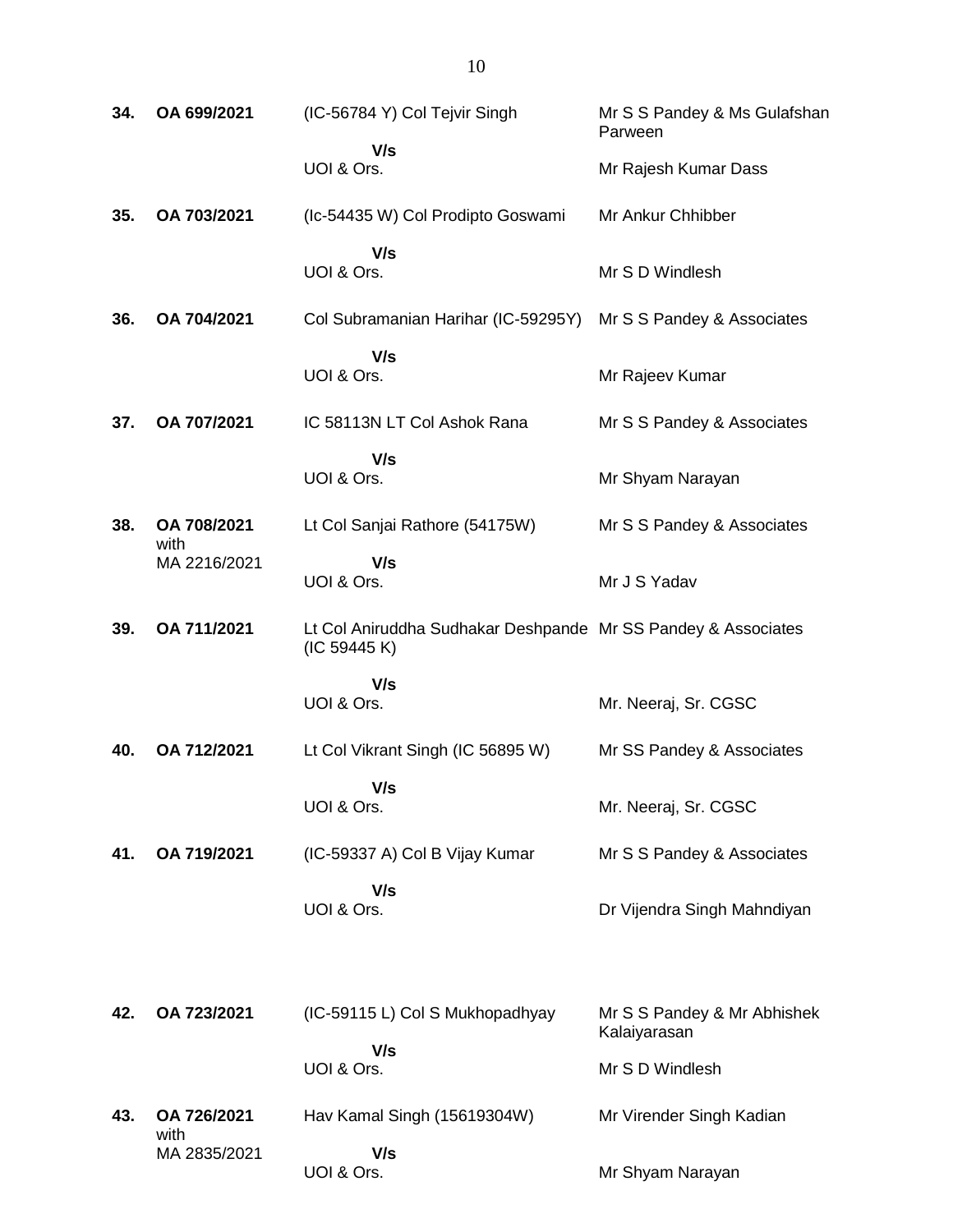| 44. | OA 728/2021<br>with       | Gp Capt Sudhir Babu (22619-B)                                          | Mr Ajit Kakkar & Associates                  |
|-----|---------------------------|------------------------------------------------------------------------|----------------------------------------------|
|     | MA 72/2022                | V/s<br>UOI & Ors.                                                      | Gp Capt Karan Singh Bhati, Sr<br>CGSC        |
| 45. | OA 730/2021<br>with       | Gp Capt Jaswinder Singh Sudan<br>$(23247-L)$                           | Mr Ajit Kakkar & Associates                  |
|     | MA 71/2022 &<br>775/2021  | V/s<br>UOI & Ors.                                                      | Gp Capt Karan Singh Bhati, Sr<br><b>CGSC</b> |
| 46. | OA 733/2021               | Col Ratnakar Trivedi (IC 54845 M)                                      | Mr Aanand Kumar & Manoj Kr<br>Gupta          |
|     |                           | V/s<br>UOI & Ors.                                                      | Mr Y P Singh                                 |
| 47. | OA 739/2021<br>with       | Gp Capt Joel Bharat Monis (22993 G)                                    | Mr Ajit Kakkar & Associates                  |
|     | MA 1405/2021              | V/s<br>UOI & Ors.                                                      | Mr Satya Ranjan Swain                        |
| 48. | OA 742/2021<br>with       | GP Capt Ashok Kumar (23553-F)                                          | Mr Ajit Kakkar & Associates                  |
|     | MA 134/2022 &<br>783/2021 | V/s<br>UOI & Ors.                                                      | Dr Vijendra Singh Mahndiyan                  |
| 49. | OA 744/2021               | (IC-59318 P) Col V S Sesha Sai                                         | Mr S S Pandey & Associates                   |
|     |                           | V/s<br>UOI & Ors.                                                      | Mr. Ashok Chaitanya                          |
| 50. | OA 747/2021               | Col Sanjeev Sharma (IC_-59873H)                                        | Mr S S Pandey & Associates                   |
|     |                           | V/s<br>UOI & Ors.                                                      | Mr Y P Singh                                 |
| 51. | OA 748/2021               | (IC-59304 P) Col Shabarish B Vachali                                   | Mr S S Pandey & Associates                   |
|     |                           | V/s<br>UOI & Ors.                                                      | Mr Shyam Narayan                             |
| 52. | OA 751/2021<br>with       | Lt Col Sundeep Parija (Retd) (IC 55170 Mr SS Pandey & Associates<br>K) |                                              |
|     | MA 527/2022               | V/s<br>UOI & Ors.                                                      | Mr D K Sabat                                 |
| 53. | OA 752/2021               | Col Jyotisman Hazarika (IC 59693 A)                                    | Mr SS Pandey & Ms Richa<br>Mishra            |
|     |                           | V/s<br>UOI & Ors.                                                      | Mr K K Tyagi                                 |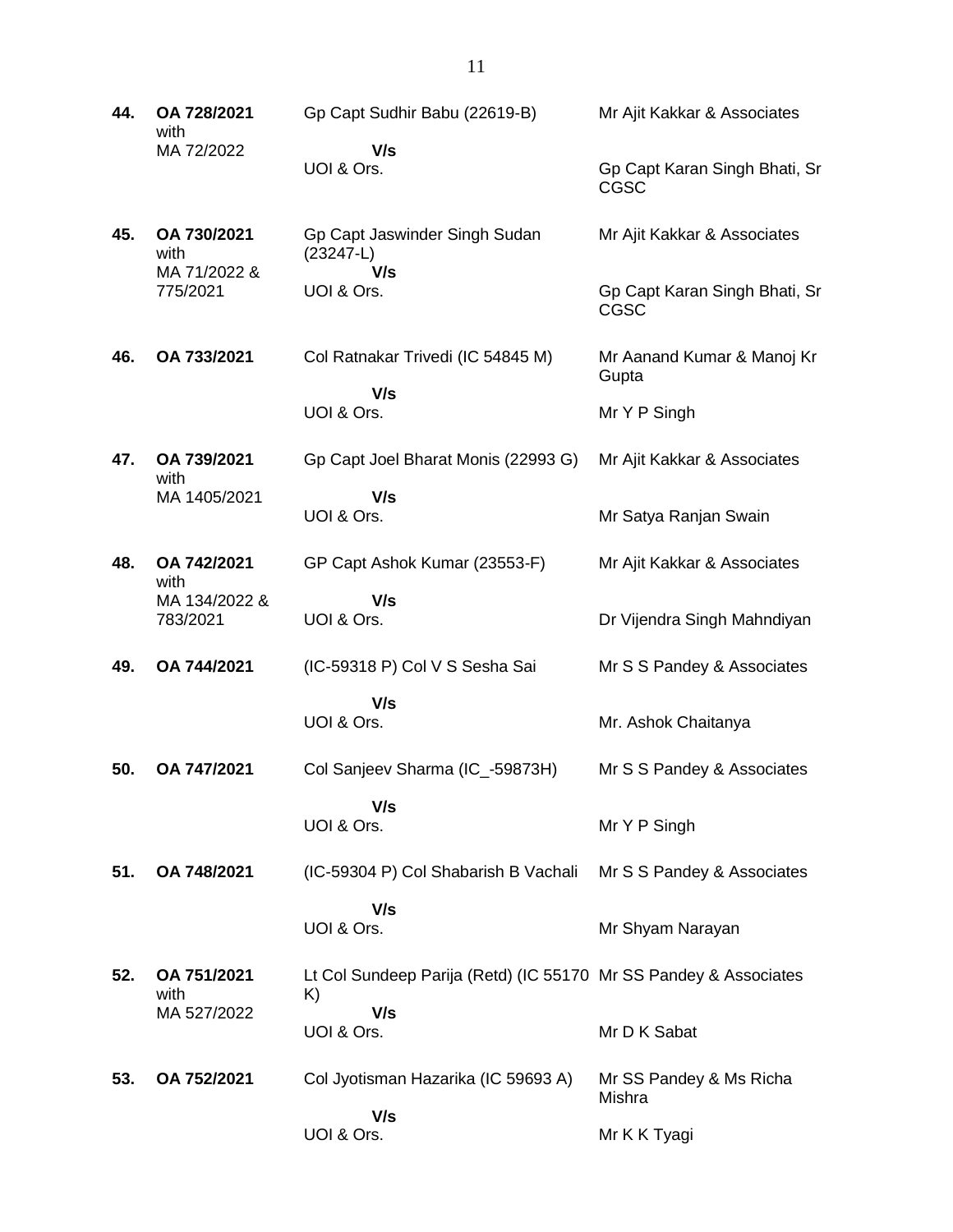| 54. | OA 754/2021<br>with | IC-59294W Lt Col Mayur Ambastha<br>(Retd)              | Mr S S Pandey & Associates   |
|-----|---------------------|--------------------------------------------------------|------------------------------|
|     | MA 1860/2021        | V/s<br>UOI & Ors.                                      | Dr Vijendra Singh Mahndiyan  |
| 55. | OA 757/2021         | (IC-59329 F) Lt Col Dev Mohan                          | Mr S S Pandey & Associates   |
|     |                     | V/s<br>UOI & Ors.                                      | Dr. Vijendra Singh Mahndiyan |
| 56. | OA 770/2021         | IC-58728Y Col Ajay Kumar Sharma                        | Mr S S Pandey & Associates   |
|     |                     | V/s<br>UOI & Ors.                                      | Mr. Rajeev Kumar             |
| 57. | OA 792/2021<br>with | Lt Col Paritosh Pathak (IC 59447P)                     | Mr Abhishek Kalaiyarasan     |
|     | MA 2478/2021        | V/s<br>UOI & Ors.                                      | Mr. J S Yadav                |
| 58. | OA 793/2021         | Col Deepak Nambiar (IC-53385K)                         | Ms Gulafshan Parween         |
|     |                     | V/s<br>UOI & Ors.                                      | Mr. Neeraj, Sr CGSC          |
| 59. | OA 797/2021         | (IC-54354 W) Lt Col Somnath Vashisth Mr Ankur Chhibber |                              |
|     |                     | V/s<br>UOI & Ors.                                      | Mr. Rajesh Kumar Dass        |
| 60. | OA 798/2021         | Lt Col Deepak Martin (IC 59301F)                       | Mr Abhishek Kalaiyarasan     |
|     |                     | V/s<br>UOI & Ors.                                      | Mr. Pattabhi Ram             |
| 61. | OA 801/2021         | Col Shyam Singh Shekhawat (IC-<br>56766W)              | Mr S S Pandey & Associates   |
|     |                     | V/s<br>UOI & Ors.                                      | Mr. Avdhesh Kumar Singh      |
| 62. | OA 802/2021         | Lt Col S Suneel Reddy (IC- 59259N)                     | Mr Abhishek Kalaiyarasan     |
|     |                     | V/s<br>UOI & Ors.                                      | Mr. Shyam Narayan            |
| 63. | OA 803/2021         | Col Sachindra Joshi (IC59614A)                         | Ms Richa Mishra              |
|     |                     | V/s<br>UOI & Ors.                                      | Mr. Rajesh Kumar Dass        |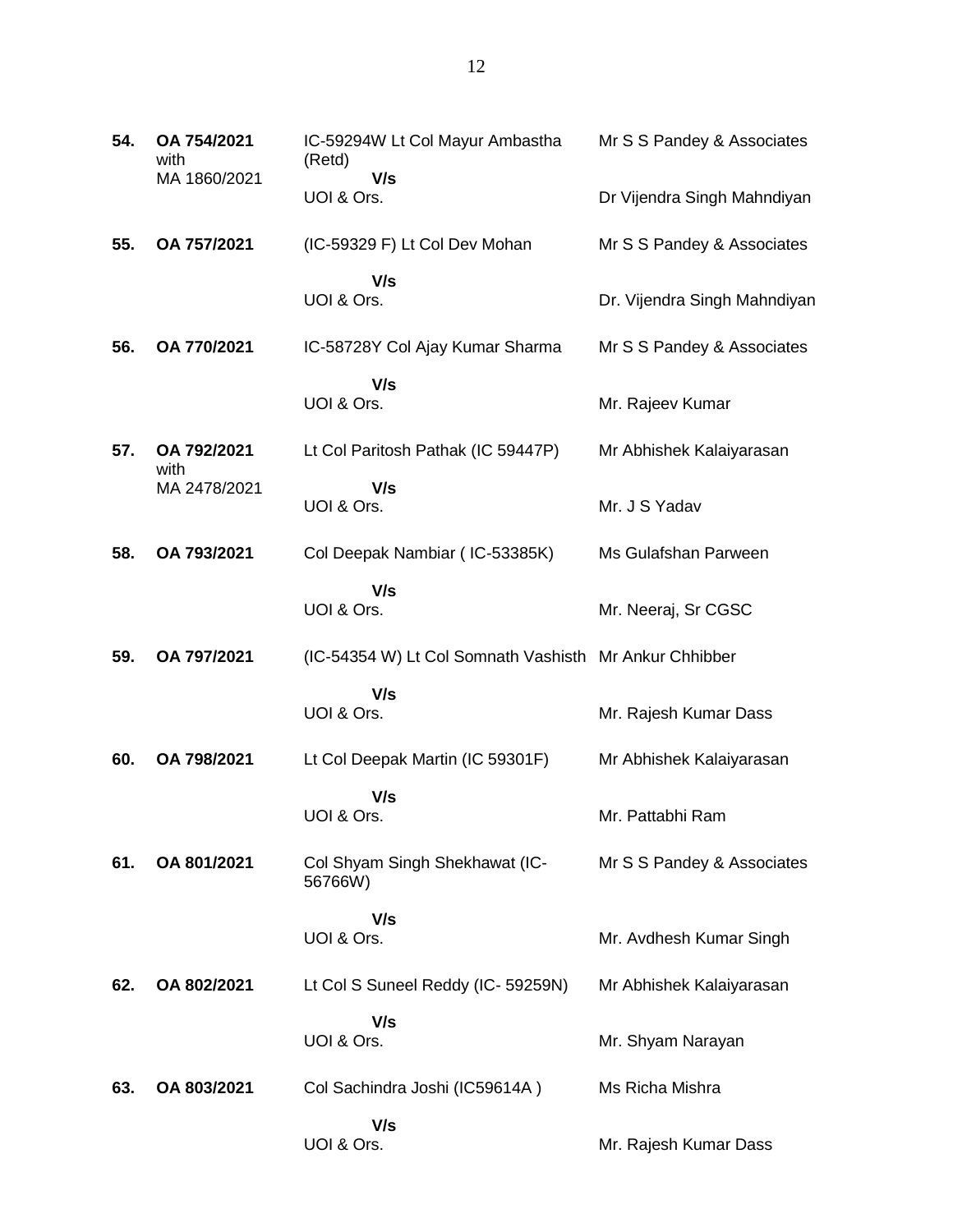| 64. | OA 804/2021                         | Lt Col Ajay Kumar Singh (IC-59275L)              | Ms Richa Mishra              |
|-----|-------------------------------------|--------------------------------------------------|------------------------------|
|     |                                     | V/s<br>UOI & Ors.                                | Mr. Ashok Chaitanya          |
| 65. | OA 805/2021                         | Col Ranjeet Singh (IC-55283M)                    | Mr Abhishek Kalaiyarasan     |
|     |                                     | V/s<br>UOI & Ors.                                | Ms. Jyotsna Kaushik          |
| 66. | OA 806/2021                         | (IC-54351 H) Col Sanjeev Kumar<br>Singh          | Mr Ankur Chhibber            |
|     |                                     | V/s<br>UOI & Ors.                                | Mr. Prabodh Kumar            |
| 67. | OA 807/2021                         | Lt Col Anil Kumar Tripathi (Retd) (C-<br>56687F) | Mr S S Pandey & Associaes    |
|     |                                     | V/s<br>UOI & Ors.                                | Mr. Neeraj, Sr CGSC          |
| 68. | OA 808/2021                         | Lt Col Nitin Rakheja (IC-59058P)                 | Mr S S Pandey & Associates   |
|     |                                     | V/s<br>UOI & Ors.                                | Mr. J S Rawat                |
| 69. | OA 809/2021                         | Lt Col Avnish Mishra (IC 59926W)                 | Mr S Krishna Murthy          |
|     |                                     | V/s<br>UOI & Ors.                                | Mr. Rajesh Kumar Dass        |
| 70. | OA 813/2021                         | (IC-59715 N) Lt Col Shaji P                      | Mr Abhishek Kalaiyarasan     |
|     |                                     | V/s<br>UOI & Ors.                                | Dr. Vijendra Singh Mahndiyan |
| 71. | OA 1226/2021                        | (3188032 A) Sep Shoeraj Singh                    | Mr Ajit Kakkar & Associates  |
|     |                                     | V/s<br>UOI & Ors.                                | Mr. Ashok Chaitanya          |
| 72. | OA 1240/2021<br>with<br>MA 519/2022 | AC (U/T) Pushpendra Singh (S.No<br>7022889-B)    | Mr Durgesh Kumar Sharma      |
|     |                                     | V/s<br>UOI & Ors.                                | Mr. Satya Ranjan Swain       |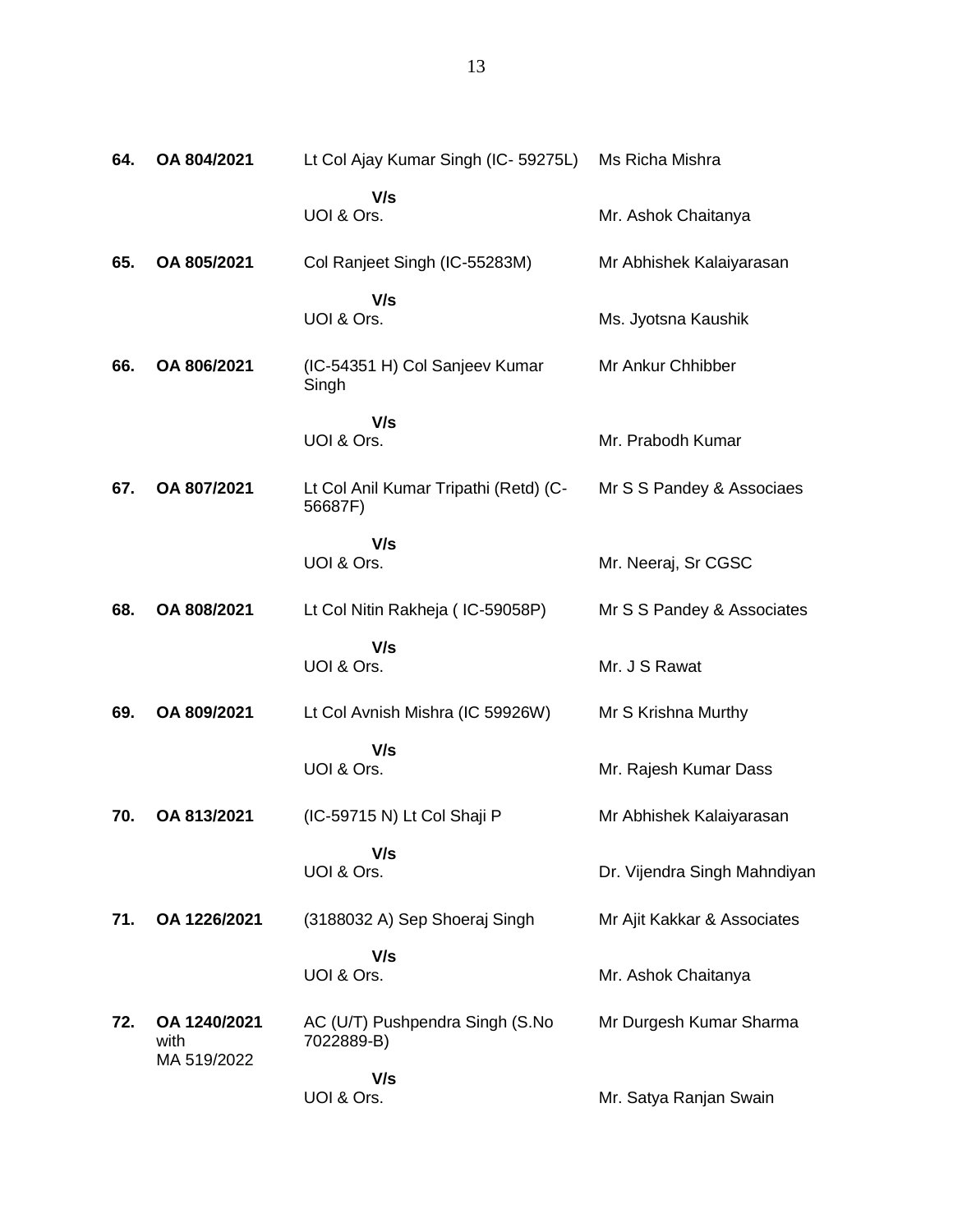| 73.                | OA 1248/2021                | IC-43220X Maj Gen SPS Sidhu                                   | Mr Rajiv Manglik                              |
|--------------------|-----------------------------|---------------------------------------------------------------|-----------------------------------------------|
|                    |                             | V/s<br>UOI & Ors.                                             | Dr. Vijendra Singh Mahndiyan                  |
| 74.                | OA 1255/2021<br>with        | Ex Sep Jeevarathinam (No 2622879<br>W)                        | Ms Archana Ramesh                             |
|                    | MA 1113/2021 &<br>2152/2021 | V/s<br>UOI & Ors.                                             | Mr. V S Tomar                                 |
| 75.                | OA 1568/2021                | (792302) Sgt Santosh Kumar (Retd)                             | Mr Vikas Kochar                               |
|                    |                             | V/s<br>UOI & Ors.                                             | Mr. Arvind Patel                              |
| 76.                | OA 1618/2021                | Ex HFO Shriom Sharma (628129 S)                               | Mr Virender Singh Kadian                      |
|                    |                             | V/s<br>UOI & Ors.                                             | Mr. Satya Ranjan Swain                        |
| 77.                | OA 1621/2021<br>with        | (703283) MWO RC Shukla Clk Accts                              | Mr Manoj Kumar Gupta                          |
|                    | MA 843/2022                 | V/s<br>UOI & Ors.                                             | Gp Capt Karan Singh Bhati, Sr<br>CGSC         |
| 78.                | OA 2195/2021                | Lt Cdr Anita Singh (06297-K) (Retd)                           | Mr Vivek Chhatre                              |
|                    |                             | V/s<br>UOI & Ors.                                             | Mr V S Tomar                                  |
| 79.                | OA 2313/2021<br>with        | (MR 07986 W) Lt Col Alok Gupta                                | Mr Jasman Singh Sethi                         |
|                    | MA 1056/2022 &<br>528/2022  | V/s<br>UOI & Ors.                                             | Dr. Vijendra Singh Mahndiyan                  |
| 80.                | OA 2385/2021                | Ex MWO Ravindra Kumar Tomar (No<br>685076 K)<br>V/s           | Mr Ramniwas Bansal                            |
|                    |                             | UOI & Ors.                                                    | Mr. Rajeev Kumar                              |
| 81.                | OA 2414/2021                | SS-44908W Maj Avinish Kumar Shukla Mr S S Pandey & Associates |                                               |
|                    |                             | V/s<br>UOI & Ors.                                             | Mr. Neeraj, Sr CGSC                           |
| <b>WITH</b><br>82. | OA 2619/2021                | Maj K S Ratheesh (SS-44912 Y)                                 |                                               |
|                    |                             | V/s<br>UOI & Ors.                                             | Mr S S Pandey & Associates<br>Mr. Anil Gautam |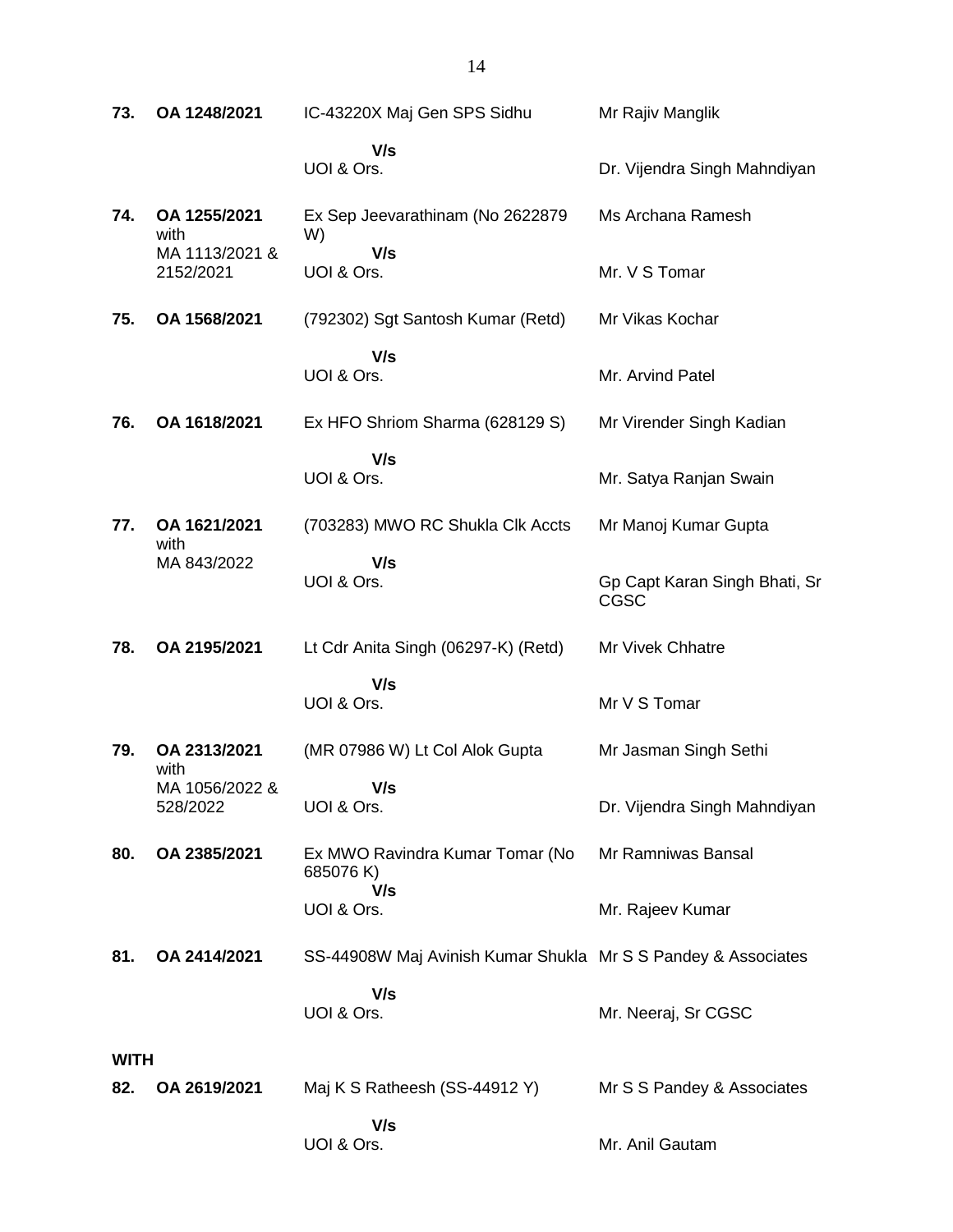| <b>WITH</b> |              |                                            |                                              |  |  |
|-------------|--------------|--------------------------------------------|----------------------------------------------|--|--|
| 83.         | OA 2620/2021 | Maj Varun K Augustine (SS 45112 M)         | Mr SS Pandey                                 |  |  |
|             |              | V/s<br>UOI & Ors.                          | Dr. Vijendra Singh Mahndiyan                 |  |  |
| <b>WITH</b> |              |                                            |                                              |  |  |
| 84.         | OA 2621/2021 | Maj Vishwanath Pratap Singh (SS<br>44781Y) | Mr SS Pandey                                 |  |  |
|             |              | V/s<br>UOI & Ors.                          | Gp Capt Karan Singh Bhati, Sr<br><b>CGSC</b> |  |  |
| <b>WITH</b> |              |                                            |                                              |  |  |
| 85.         | OA 2622/2021 | SS-45090Y Maj Varun Duggal                 | Mr S S Pandey & Associates                   |  |  |
|             |              | V/s<br>UOI & Ors.                          | Mr. Harish V Shankar                         |  |  |
| <b>WITH</b> |              |                                            |                                              |  |  |
| 86.         | OA 2623/2021 | Maj Nirmesh Dahiya (SS 45096 A)            | Mr SS Pandey                                 |  |  |
|             |              | V/s<br>UOI & Ors.                          | Mr. Neeraj, Sr CGSC                          |  |  |
| <b>WITH</b> |              |                                            |                                              |  |  |
| 87.         | OA 2634/2021 | SS-45047X Maj Pradeep Kumar<br>Thakur      | Mr S S Pandey & Associates                   |  |  |
|             |              | V/s<br>UOI & Ors.                          | Mr. Neeraj, Sr CGSC                          |  |  |
| <b>WITH</b> |              |                                            |                                              |  |  |
| 88.         | OA 2635/2021 | Maj Ajay Kumar (SS 45032 P)                | Mr SS Pandey                                 |  |  |
|             |              | V/s<br>UOI & Ors.                          | Mr. Neeraj, Sr CGSC                          |  |  |
|             | <b>WITH</b>  |                                            |                                              |  |  |
| 89.         | OA 2671/2021 | Maj Deepak Nautiyal (SS45089K)             | Mr S S Pandey & Associates                   |  |  |
|             |              | V/s<br>UOI & Ors.                          | Gp Capt Karan Singh Bhati, Sr<br>CGSC        |  |  |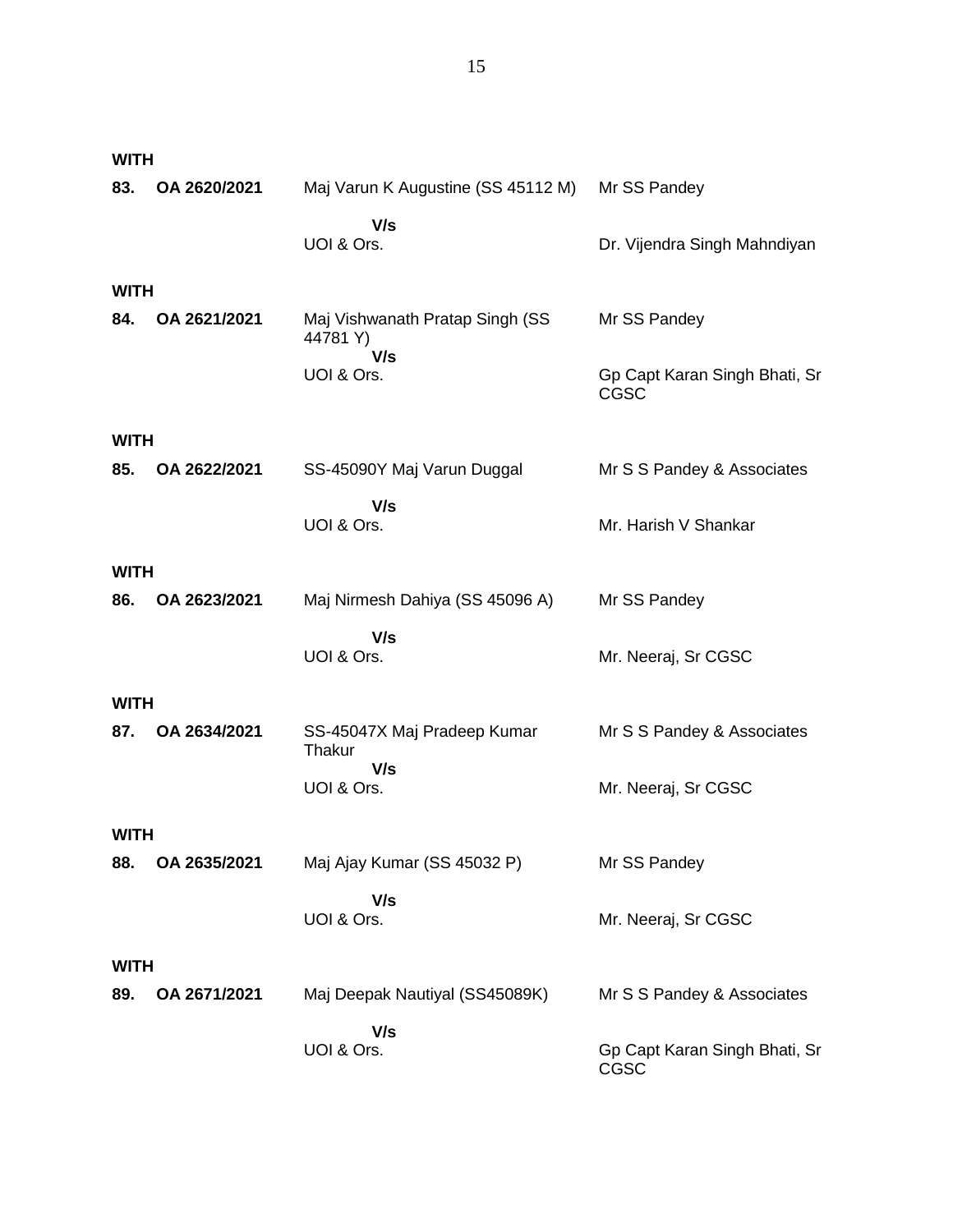| <b>WITH</b> |                      |                                               |                                       |
|-------------|----------------------|-----------------------------------------------|---------------------------------------|
| 90.         | OA 2694/2021         | Maj Narinder Singh (SS-44874N)                | Mr S S Pandey & Associates            |
|             |                      | V/s<br>UOI & Ors.                             | Gp Capt Karan Singh Bhati, Sr<br>CGSC |
| <b>WITH</b> |                      |                                               |                                       |
| 91.         | OA 2696/2021         | SS-44783K Maj Ankush Singh                    | Mr S S Pandey & Associates            |
|             |                      | V/s<br>UOI & Ors.                             | Mr Rajeev Kumar                       |
| <b>WITH</b> |                      |                                               |                                       |
| 92.         | OA 2698/2021         | Maj Mikhail (SS-45061K)                       | Mr S S Pandey & Associates            |
|             |                      | V/s<br>UOI & Ors.                             | Mr. Neeraj, Sr CGSG                   |
| <b>WITH</b> |                      |                                               |                                       |
| 93.         | OA 2757/2021         | MajVikrant Kumar Singh (SS 44914K)            | Mr S S Pandey & Assocaites            |
|             |                      | V/s<br>UOI & Ors.                             | Gp Capt Karan Singh Bhati, Sr<br>CGSC |
| 94.         | OA 2420/2021         | (695586 S) JWO Tapan Dey (Retd)               | Mr Durgesh Kumar Sharma               |
|             |                      | V/s                                           |                                       |
|             |                      | UOI & Ors.                                    | Mr. Rajeev Kumar                      |
| 95.         | OA 2488/2021         | Lt Cdr Ashutosh Kimothi (Retd)<br>$(06084-A)$ | Ms Pallavi Awasthi                    |
|             |                      | V/s<br>UOI & Ors.                             | None                                  |
| 96.         | OA 2494/2021         | Cdr Suni E John (Retd) (04720-A)              | Ms Pallavi Awasthi                    |
|             |                      | V/s<br>UOI & Ors.                             | None                                  |
| 97.         | OA 2495/2021<br>with | Lt Cdr Rahul Kumbhat (Retd) (52450-<br>B)     | Ms Pallavi Awasthi                    |
|             | MA 901/2022          | V/s                                           |                                       |
|             |                      | UOI & Ors.                                    | Mr VS Tomar                           |
| 98.         | OA 2506/2021         | Lt Cdr Mohit Sharma (Retd) (05303-A)          | Ms Pallavi Awasthi                    |
|             |                      | V/s<br>UOI & Ors.                             | None                                  |
|             |                      |                                               |                                       |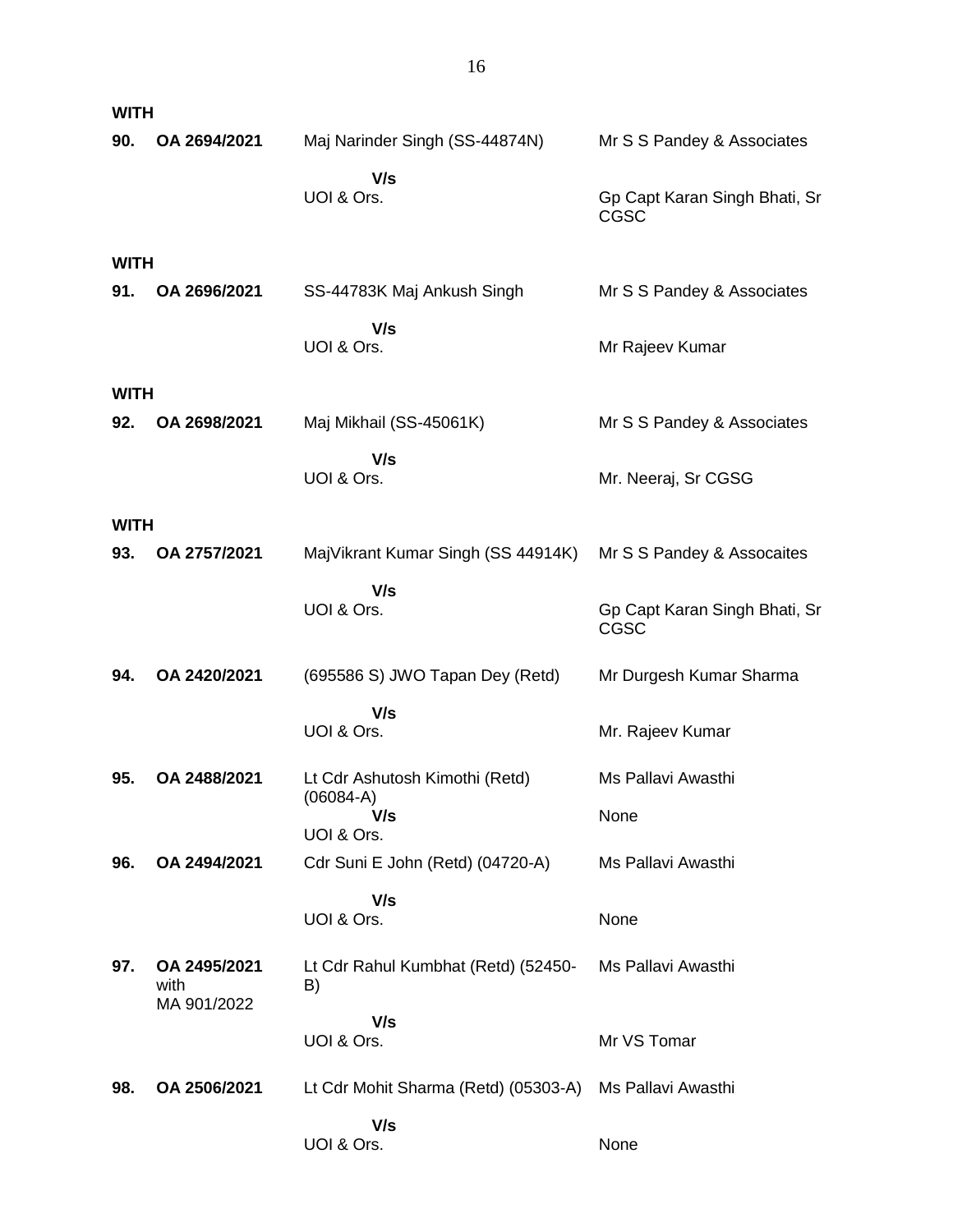| 99. | OA 2527/2021              | (05411 Y) Lt Cdr Rajendra Nathu<br>Shastrakar (Retd) & Ors.<br>V/s | Ms Pallavi Awasthi  |
|-----|---------------------------|--------------------------------------------------------------------|---------------------|
|     |                           | UOI & Ors.                                                         | None                |
|     | 100. OA 2529/2021<br>with | (42452 F) Lt Cdr Ragini Singh (Retd)                               | Ms Pallavi Awasthi  |
|     | MA 881/2022               | V/s<br>UOI & Ors.                                                  | Ms Jyotsna Kaushik  |
|     | 101. OA 2530/2021         | (05762 W) Lt Cdr Amit Chaurasia<br>(Retd)                          | Ms Pallavi Awasthi  |
|     |                           | V/s<br>UOI & Ors.                                                  | None                |
|     | 102. OA 2531/2021         | (52445 T) Lt Cdr Ragesh Chandran RR Ms Pallavi Awasthi<br>(Retd)   |                     |
|     |                           | V/s<br>UOI & Ors.                                                  | None                |
|     | 103. OA 2532/2021<br>with | Lt Cdr Richa Ingle (Retd) $(05191 Y)$ &<br>Ors.                    | Ms Pallavi Awasthi  |
|     | MA 2645/2021              | V/s<br>UOI & Ors.                                                  | None                |
|     | 104. OA 2533/2021         | (04606 T) Lt Cdr Kushal Singh (Retd)                               | Ms Pallavi Awasthi  |
|     |                           | V/s                                                                |                     |
|     |                           | UOI & Ors.                                                         | Mr. J S Rawat       |
|     | 105. OA 2582/2021         | Lt Cdr Akhilesh Bhangre (Retd)<br>$(52454-N)$                      | Ms Pallavi Awasthi  |
|     |                           | V/s                                                                |                     |
|     |                           | UOI & Ors.                                                         | None                |
|     | 106. OA 2583/2021<br>with | (04119 K) Cdr Shiv Swaroop Tripathi<br>(Retd) & Ors.               | Ms Pallavi Awasthi  |
|     | MA 2725/2021              | V/s                                                                |                     |
|     |                           | UOI & Ors.                                                         | None                |
|     | 107. OA 2584/2021         | Lt Cdr Aditya Pratap Singh Manhas<br>$(06196-F)$                   | Ms Pallwai Awasthi  |
|     |                           | V/s<br>UOI & Ors.                                                  | None                |
|     | 108. OA 2609/2021         | (05414 B) Lt Cdr Pranjal Sinha (Retd)                              | Ms Pallavi Awasthi  |
|     |                           | V/s<br>UOI & Ors.                                                  | Mr Rajesh Kumar Das |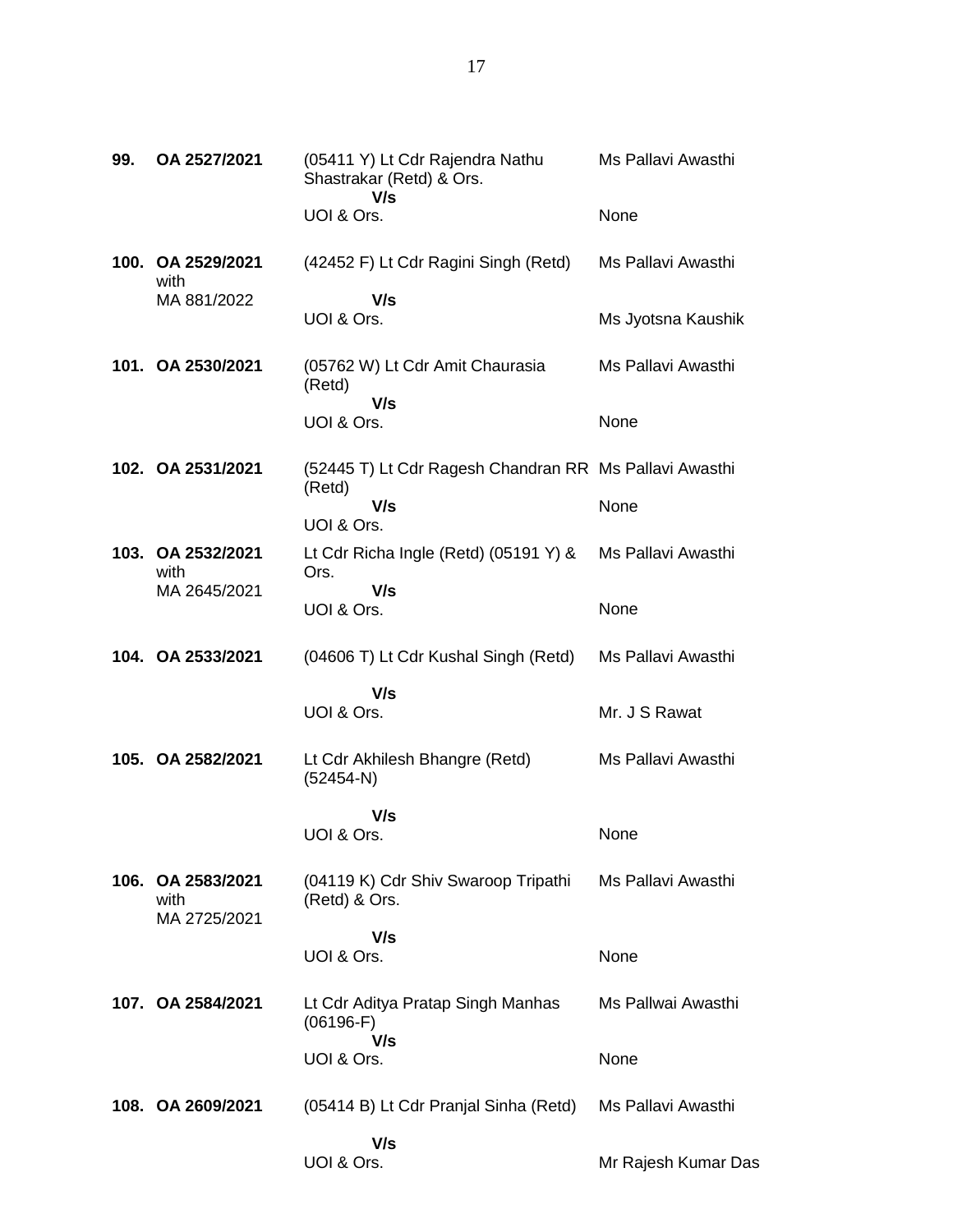| 109. OA 2610/2021                       | Lt Cdr Anish Thakur (Retd) (05891-N)                           | Ms Pallavi Awasthi                    |
|-----------------------------------------|----------------------------------------------------------------|---------------------------------------|
|                                         | V/s<br>UOI & Ors.                                              | Mr Harish V Shankar                   |
| 110. OA 2611/2021                       | Cdr Nishkam Sharma (Retd) (04718 Y) Ms Pallavi Awasthi         |                                       |
|                                         | V/s<br>UOI & Ors.                                              | Mr. V Pattabhi Ram                    |
| 111. OA 2612/2021                       | (06120 H) Lt Cdr Ashish Kumar (Retd) Mr Ankur Chhibber         |                                       |
|                                         | V/s<br>UOI & Ors.                                              | Mr Y P Singh                          |
| 112. OA 2613/2021                       | Lt Cdr Sunil Chaturvedi (Retd) (06194- Mr Ankur Chhibber<br>A) |                                       |
|                                         | V/s<br>UOI & Ors.                                              | Mr Arvind Patel                       |
| 113. OA 2673/2021                       | WS-01398M Major Neha Patel (Retd)                              | Mr Ankur Chhibber                     |
|                                         | V/s<br>UOI & Ors.                                              | Mr. Neeraj, Sr CGSC                   |
| 114. OA 293/2022                        | (IC-54988 M) Col Harbinder Singh<br>Guleria (Retd)<br>V/s      | Mr S S Pandey & Associates            |
|                                         | UOI & Ors.                                                     | Mr. Avdhesh Kumar Singh               |
| 115. OA 307/2022<br>with<br>MA 409/2022 | Ex Sgt Jitendra Tanwar 792438<br>V/s                           | Mr Baljeet Singh & Deepika<br>Sheoran |
|                                         | UOI & Ors.                                                     | Mr. Arvind Patel                      |
| 116. OA 315/2022                        | (SS 44989 F) Maj Shailendra Mishra                             | Mr S S Pandey & Associates            |
|                                         | V/s<br>UOI & Ors.                                              | Gp Capt Karan Singh Bhati, Sr<br>CGSC |
| 117. OA 317/2022                        | (SS 45286 M) Maj Mohita Malhotra                               | Mr S S Pandey & Associates            |
|                                         | V/s<br>UOI & Ors.                                              | Mr. Neeraj, Sr CGSC                   |
| 118. OA 319/2022                        | Lt Col Ashutosh Singh (No 63032 X)                             | Mr Deepak Bansal                      |
|                                         | V/s<br>UOI & Ors.                                              | Gp Capt Karan Singh Bhati, Sr<br>CGSC |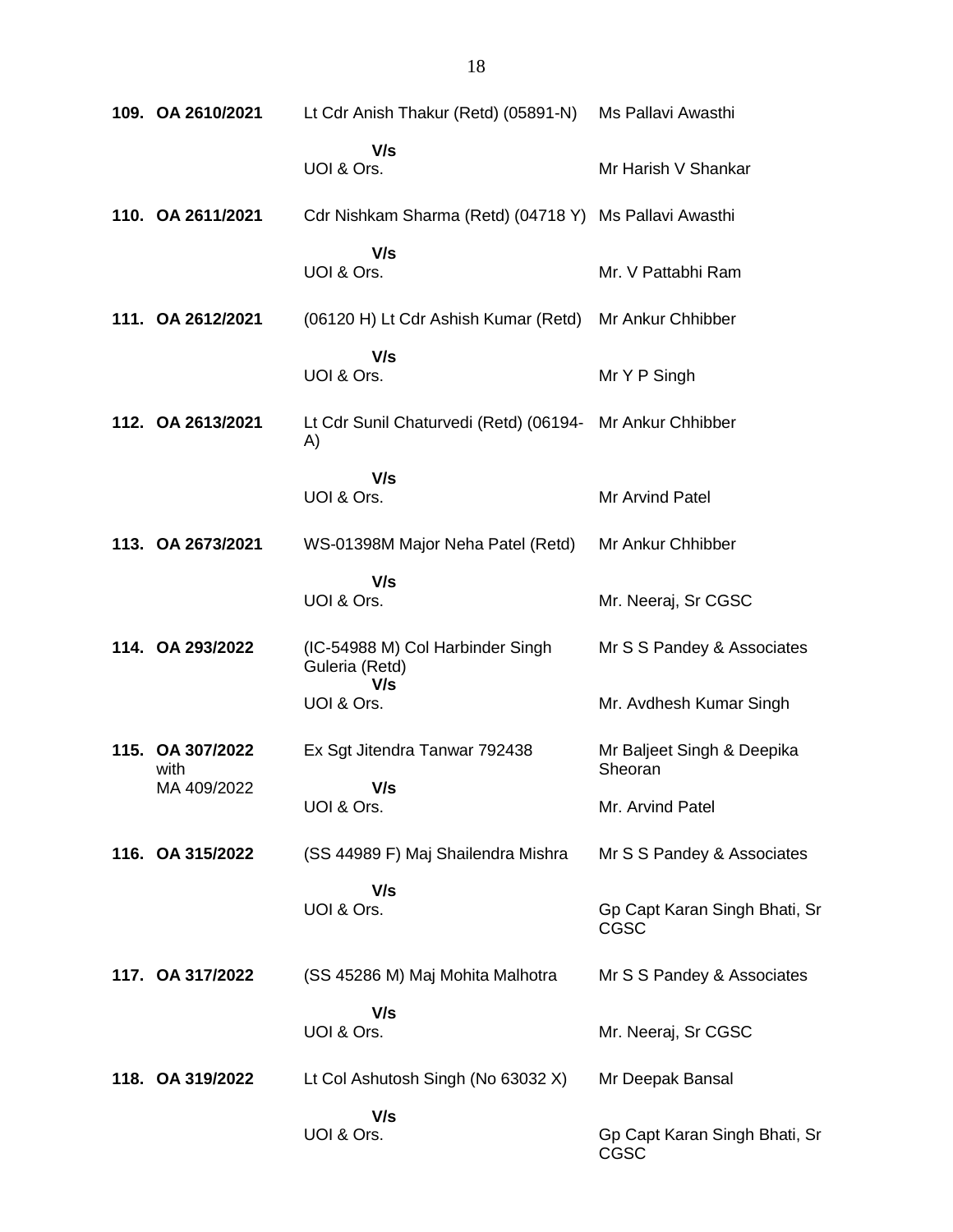| 119. OA 320/2022                        | Sep (NA) Vikash Kumar Gupta<br>(22050239 A)                              | Mohan Kumar & Associates      |
|-----------------------------------------|--------------------------------------------------------------------------|-------------------------------|
|                                         | V/s<br>UOI & Ors.                                                        | Dr. Vijendra Singh Mahndiyan  |
| 120. OA 321/2022                        | (SS 44940 L) Maj Dushyant                                                | Mr S S Pandey & Associates    |
|                                         | V/s<br>UOI & Ors.                                                        | Mr. Neeraj, Sr CGSC           |
| 121. OA 328/2022<br>with<br>MA 422/2022 | PO Rabindra Kumar Pattnaik (Retd)<br>(No 148133 T)<br>V/s                | Mr Ramniwas Bansal            |
|                                         | UOI & Ors.                                                               | Mr V S Tomar                  |
| 122. OA 330/2022<br>with<br>MA 425/2022 | (JC 373302 N) Sub Maj & Hony Lt<br>Palwinder Singh (Retd) & Ors.         | Mr Ajit Kakkar & Associates   |
|                                         | V/s<br>UOI & Ors.                                                        | Mr. V Pattabhi Ram            |
| 123. OA 332/2022<br>with                | Sep Nem Singh (Retd) (No 14913337)                                       | Mr Manoj Kr Gupta             |
| MA 426/2022                             | V/s<br>UOI & Ors.                                                        | Mr. Y P Singh                 |
| 124. OA 359/2022<br>with                | Ex Sub Maj Rishi Dev (JC 372652 N) & Mr Ajit Kakkar & Associates<br>Ors. |                               |
| MA 445/2022                             | V/s<br>UOI & Ors.                                                        | Dr. Vijendra Singh Mahndiyan  |
| <b>Pleadings Complete</b>               |                                                                          |                               |
| 125. OA 2062/2018                       | IC-50299N Col A K Mor                                                    | Mr. Rajiv Manglik             |
|                                         | V/s<br>UOI & Ors.                                                        | None                          |
| 126. OA 1337/2019<br>with               | Sep Vijay Kumar (No 9099842 Y)                                           | Mr Janak Raj Rana & IS Yadav  |
| MA 45/2020                              | V/s<br>UOI & Ors.                                                        | Ms Jyotsna Kaushik            |
| 127. OA 1735/2019                       | No. 6940133-A Hav Abdul Gani                                             | Mr. Praveen Kumar             |
|                                         | V/s<br>UOI & Ors.                                                        | Dr. Vijendra Singh Mahndiyan  |
| 128. OA 2137/2019<br>with               | Lt Col Anil Tewatia (IC 50617 M)                                         | Mr Ansh Tewatia & Vivek Nagar |
| MA 3013/2019                            | V/s<br>UOI & Ors.                                                        | Mr. Anil Gautam               |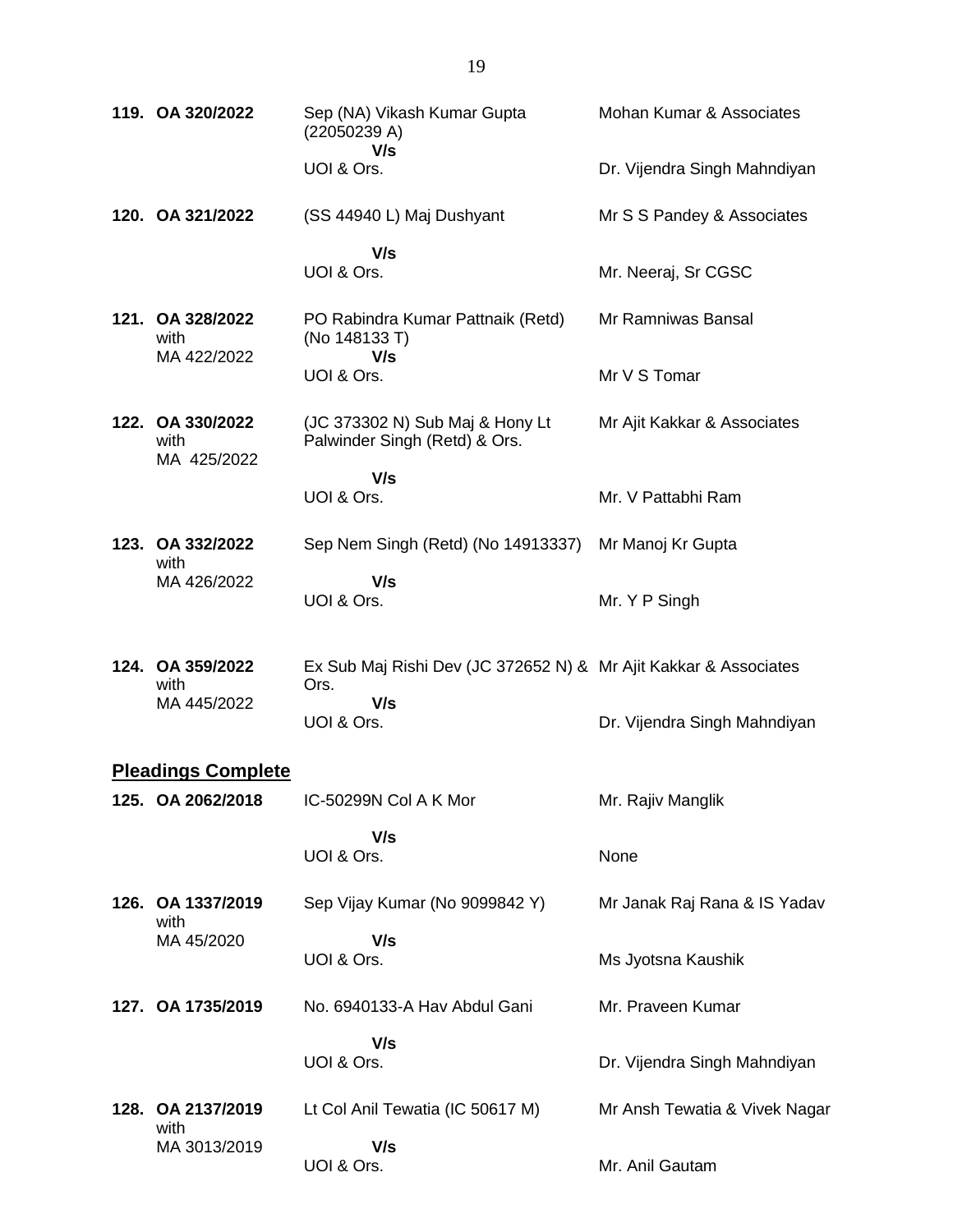| 129. OA 106/2020<br>with<br>MA 2034/2021 & | No. 2887862-A L/Nk Rakesh Singh<br>Bhadauriya    | Mr. A K Chauhan & Mr. O S<br>Punia            |
|--------------------------------------------|--------------------------------------------------|-----------------------------------------------|
| 2132/2020                                  | V/s<br>UOI & Ors.                                | Ms. Jyotsna Kaushik                           |
| 130. OA 119/2020                           | No. 15775908-W Hav/PA G<br>Anandharaj<br>V/s     | Mr. Indra Sen Singh/Abhishek<br>Singh         |
|                                            | UOI & Ors.                                       | Gp Capt Karan Singh Bhati, Sr.<br><b>CGSC</b> |
| 131. OA 309/2020                           | No 1079493F Ex Sep/DSC Gurnam<br>Singh           | Mr US Maurya                                  |
|                                            | V/s<br>UOI & Ors.                                | Gp Capt Karan Singh Bhati, Sr.<br>CGSC        |
| 132. OA 311/2020                           | Ex Nk/DSC Nakender Kumar Singh<br>(No 4262762 Y) | Mr US Maurya                                  |
|                                            | V/s<br>UOI & Ors.                                | Mr. J S Rawat                                 |
| 133. OA 315/2020<br>with                   | No. 4474342-P Ex Sep/DSC Boota<br>Singh          | Mr. U S Maurya                                |
| MA 1602/2020                               | V/s<br>UOI & Ors.                                | Mr. Arvind Patel                              |
| 134. OA 507/2020                           | SL-04570N Lt Col Virendra Prasad<br><b>Bhatt</b> | Mr. J P Sharma & Associates                   |
|                                            | V/s<br>UOI & Ors.                                | Gp Capt Karan Singh Bhati, Sr.<br>CGSC        |
| <b>FOR FINAL HEARING</b>                   |                                                  |                                               |
|                                            |                                                  |                                               |

**135. OA 31/2020** with MA 2156/2020 IC-67815N Lt Col Manish Narayan  **V/s** UOI & Ors. Mr Yash Kotak Dr. Vijendra Singh Mahndiyan for R 1-4 and 6-8 & None for R-5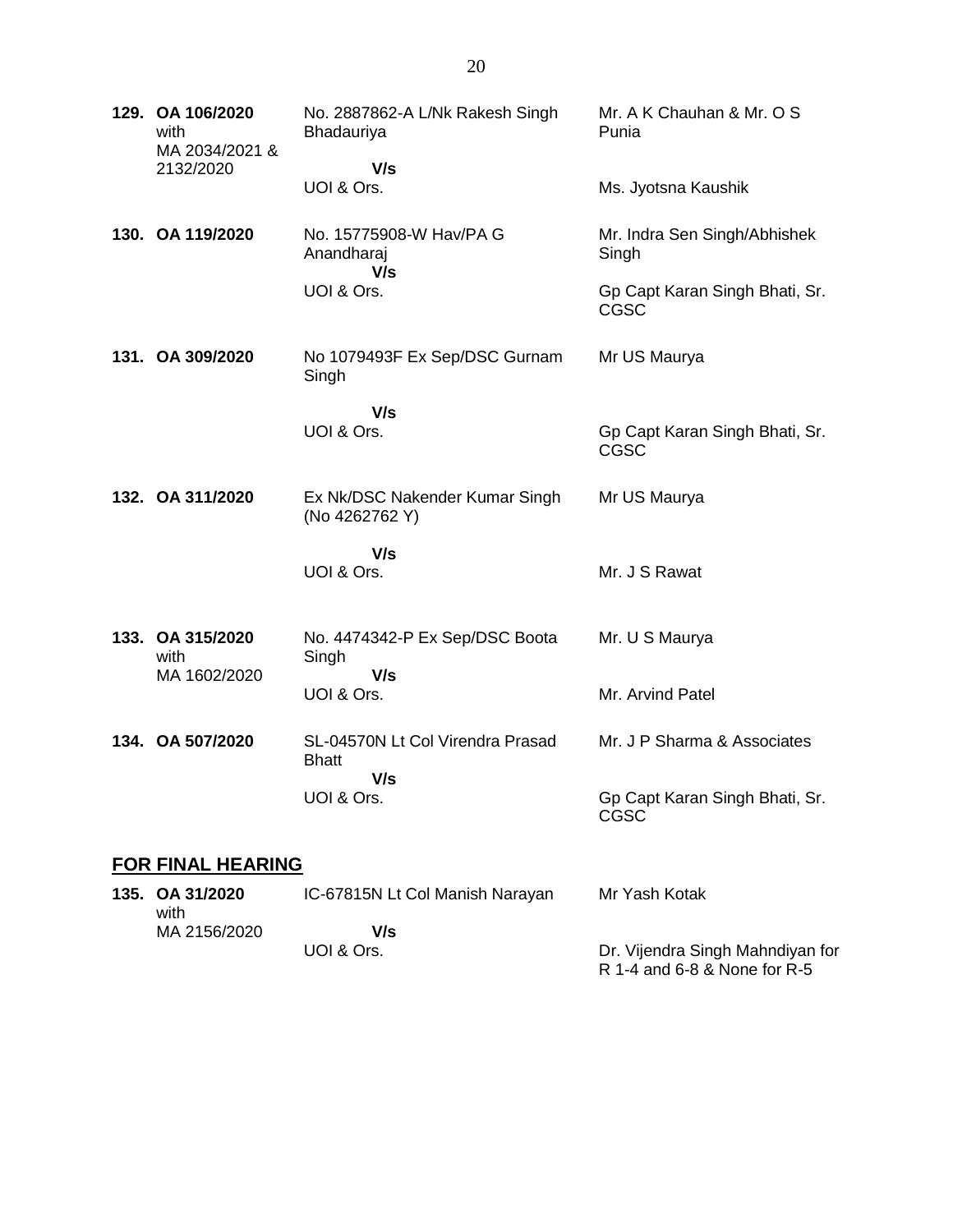## **ARMED FORCES TRIBUNAL, PRINCIPAL BENCH, NEW DELHI LIST OF BUSINESS**

**Date: 11-05-2022**

**Timing: 10:30 AM to 01.00 PM & 02.00 PM to 04.30 PM**

## **COURT No. 2 (Ground Floor)**

## **NOTIFICATION**

## **It is hereby notified for information of all concerned that the following matters stand adjourned to 02-08-2022.**

|    | S. No. Case No.                        | <b>Parties Name</b>                                           | <b>Advocate for Petitioner /</b><br><b>Respondents</b> |
|----|----------------------------------------|---------------------------------------------------------------|--------------------------------------------------------|
|    | <b>Pleadings Not Complete</b>          |                                                               |                                                        |
| 1. | OA 558/2019<br>with                    | Ex Sub Asok M (JC-763698H)                                    | Mr. OS Punia                                           |
|    | MA 1169/2020                           | V/s<br>UOI & Ors.                                             | Mr V Pattabhi Ram                                      |
| 2. | OA (Appeal)<br>812/2019                | No 9512871H Hav Amit Kumar                                    | Mr. Indra Sen Singh/Abhishek<br>Singh                  |
|    | with<br>MA 1440/2019                   | V/s<br>UOI & Ors.                                             | Mr Ashok Chaitanya                                     |
| 3. | OA 1159/2019<br>with<br>MA 1511/2020 & | Ex WO Ramparkash Paul (No 647685<br>K)                        | Ms Pallavi Awasthi                                     |
|    | 1869/2019                              | V/s<br>UOI & Ors.                                             | Mr. J S Yadav                                          |
| 4. | OA 1295/2019<br>with                   | Mrs Kamlesh P Singh W/o Late Brig<br>Pardaman Singh (IC 8402) | Mr Anil Srivastava & Associates                        |
|    | MA 2036/2019                           | V/s<br>UOI & Ors.                                             | None                                                   |
| 5. | OA 1297/2019<br>with<br>MA 2038/2019   | Nk Parshotam Singh (No 3984737 W)<br>(Retd)                   | Mr Virender Singh Kadian                               |
|    |                                        | V/s<br>UOI & Ors.                                             | Ms. Suman Chauhan                                      |
| 6. | OA 13/2020                             | Ex PO LOG (MAT) Shakti Singh (No<br>138349 F)                 | Mr Ved Prakash                                         |
|    |                                        | V/s<br>UOI & Ors.                                             | Mr. Neeraj, Sr. CGSC                                   |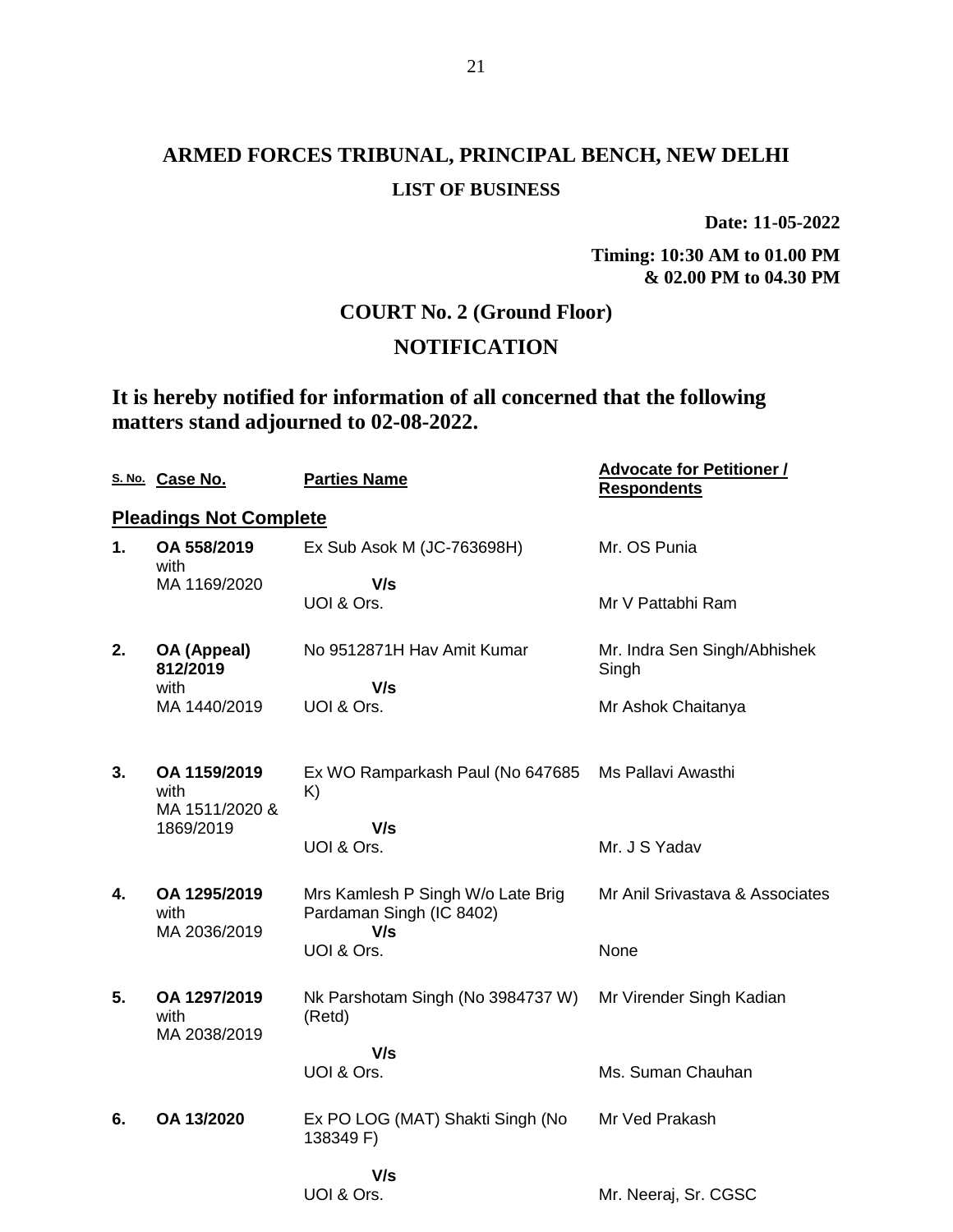| 7.  | OA 15/2020<br>with<br>MA 325/2021 | Ex JWO Madharam Choudhary (No<br>660798)<br>V/s              | Mr Baljeet Singh & Ms Dipika<br>Sheoran |
|-----|-----------------------------------|--------------------------------------------------------------|-----------------------------------------|
|     |                                   | UOI & Ors.                                                   | Mr. Prabodh Kumar                       |
| 8.  | OA 37/2020<br>with                | Ex LAC Ramesh Kumar (No 939012S)                             | Mr Ajit Kakkar                          |
|     | MA 41/2020                        | V/s<br>UOI & Ors.                                            | Dr. Vijendra Singh Mahndiyan            |
| 9.  | OA 535/2020<br>with               | Ex Sep Kartar Singh (No 4560615 W)                           | Ms Archana Ramesh                       |
|     | MA 2134/2020 &<br>643/2020        | V/s<br>UOI & Ors.                                            | Ms. Jyotsna Kaushik                     |
| 10. | OA 719/2020<br>with               | 15777741-W Ex L/Nk Narayan Singh                             | Mr. Virender Singh Kadian               |
|     | MA 853/2020                       | V/s<br>UOI & Ors.                                            | Mr. Neeraj, Sr. CGSC                    |
| 11. | OA 723/2020<br>with               | 660012F Ex HFO Hare Ram Pandey                               | Mr. Virender Singh Kadian               |
|     | MA 444/2021 &<br>857/2020         | V/s<br>UOI & Ors.                                            | Mr. Harish V Shankar                    |
| 12. | OA 724/2020                       | Ex LS (GS) Vinay Kushwaha (210007- Mr. Ved Prakash<br>R)     |                                         |
|     |                                   | V/s<br>UOI & Ors.                                            | Mr YP Singh                             |
| 13. | OA 725/2020<br>with               | Ex PO AF Chandra Sekhar Parida<br>$(211169-F)$               | Mr. Ved Prakash                         |
|     | MA 332/2021                       | V/s<br>UOI & Ors.                                            | Mr. Anil Gautam                         |
| 14. | OA 727/2020                       | 769646-R Cpl Padmanabh                                       | Mr. Virender Singh Kadian               |
|     |                                   | V/s<br>UOI & Ors.                                            | Mr. V Pattabhi Ram                      |
| 15. | OA 728/2020<br>with               | 210072N Ex LEM(P) Ajay Kumar Singh Mr. Virender Singh Kadian |                                         |
|     | MA 2777/2021                      | V/s<br>UOI & Ors.                                            | Mr. S D Windlesh                        |
| 16. | OA 729/2020                       | 149772T MCPO LOG(MAT) Om Pal<br>Singh                        | Mr. Virender Singh Kadian               |

 **V/s**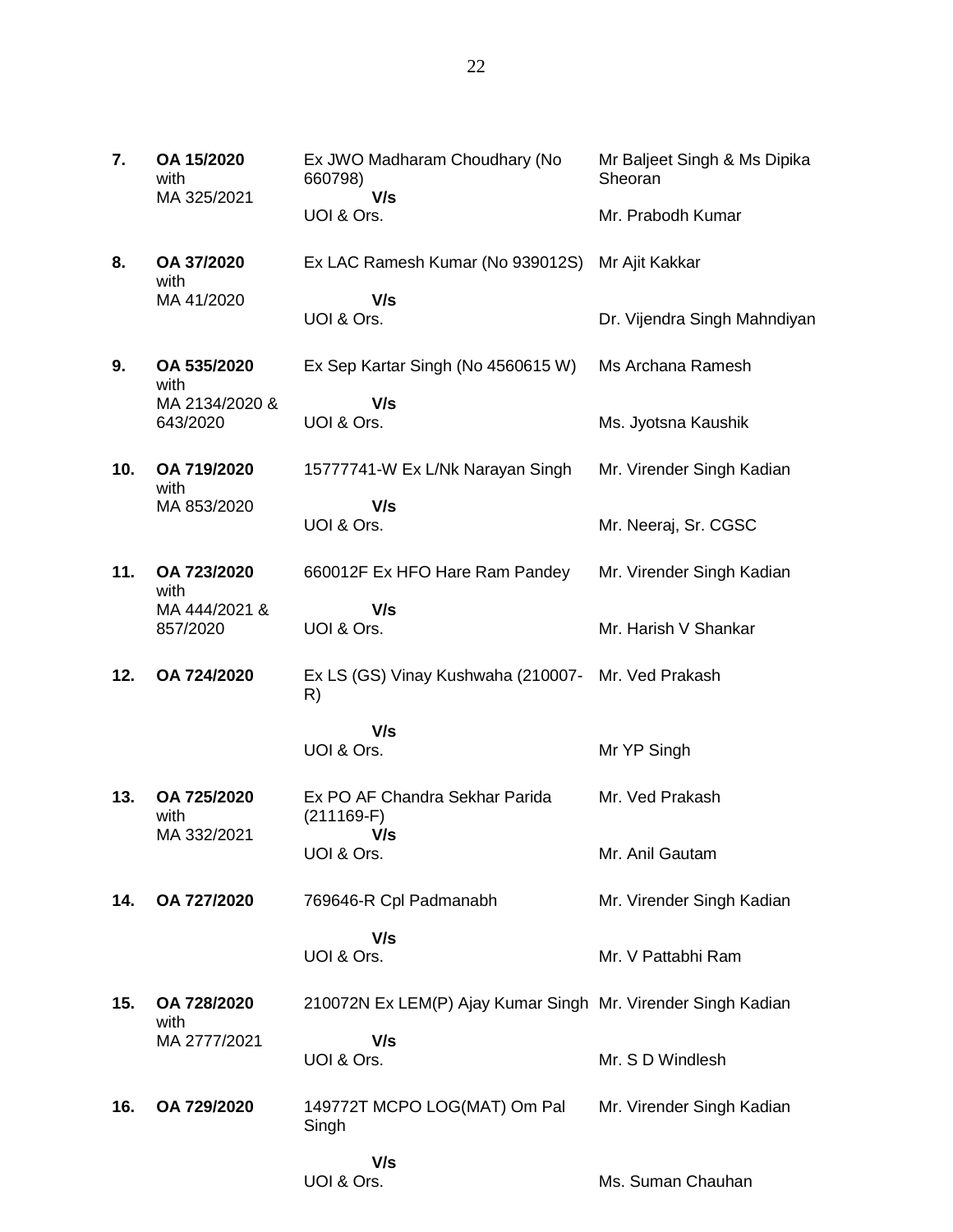| 17. | OA 730/2020                            | 681225B Ex MWO Asis Pramanik                          | Mr. Virender Singh Kadian                |
|-----|----------------------------------------|-------------------------------------------------------|------------------------------------------|
|     |                                        | V/s<br>UOI & Ors.                                     | Mr. V Pattabhi Ram                       |
| 18. | OA 748/2020<br>with                    | Ex Cpl Ramesh Kumar (725905-T)                        | Mr Ajit Kakkar                           |
|     | MA 380/2021                            | V/s<br>UOI & Ors.                                     | Dr. Vijendra Singh Mahndiyan             |
| 19. | OA 767/2020<br>with<br>MA 282/2021 &   | Smt Chander Devi W/o 13880182L<br>Sep Hawa Singh      | Dr Janak Raj Rana                        |
|     | 895/2020                               | V/s                                                   |                                          |
|     |                                        | UOI & Ors.                                            | Mr J S Rawat                             |
| 20. | OA 1177/2020                           | Cdr Melin Aravind (42542-K)                           | Mr Sukhjinder Singh                      |
|     |                                        | V/s                                                   |                                          |
|     |                                        | UOI & Ors.                                            | Dr. Vijendra Singh Mahndiyan             |
| 21. | OA 1178/2020<br>with<br>MA 1359/2020 & | Ex-MWO (HFL) Raj Kishore Thakur<br>(No 649100)<br>V/s | Mr Baljeet Singh & Ms Deepika<br>Sheoran |
|     | 492/2021                               | UOI & Ors.                                            | Mr. Prabodh Kumar                        |
| 22. | OA 1179/2020<br>with                   | HFO Satish Chandra Mishra (Retd)<br>(No 649274)       | Mr Manoj Kr Gupta                        |
|     | MA 1360/2020                           | V/s<br>UOI & Ors.                                     | Mr. Ashok Chaitanya                      |
| 23. | OA 1182/2020<br>with                   | Ex Hony Sub Maj Laxman Prasad<br>Bhatt (JC-528578-F)  | Mr Praveen Kumar                         |
|     | MA 1363/2020 &<br>281/2021             | V/s<br>UOI & Ors.                                     | Mr. Prabodh Kumar                        |
| 24. | OA 1877/2020                           | Ex Lam Deepak Singh (No 212523 H)                     | Mr Ved Prakash                           |
|     |                                        | V/s<br>UOI & Ors.                                     | Mr Anil Gautam                           |
| 25. | OA 68/2021                             | Ex PO EL (P) Ashwani Kumar<br>$(211339-T)$            | Mr Ved Prakash                           |
|     |                                        | V/s                                                   |                                          |
|     |                                        | UOI & Ors.                                            | Mr. Avdhesh Kumar Singh                  |
| 26. | OA 69/2021                             | JWO GK Sharma (Retd) (No 627961)                      | Mr Manoj Kr Gupta                        |
|     |                                        | V/s<br>UOI & Ors.                                     | Mr. Satya Ranjan Swain                   |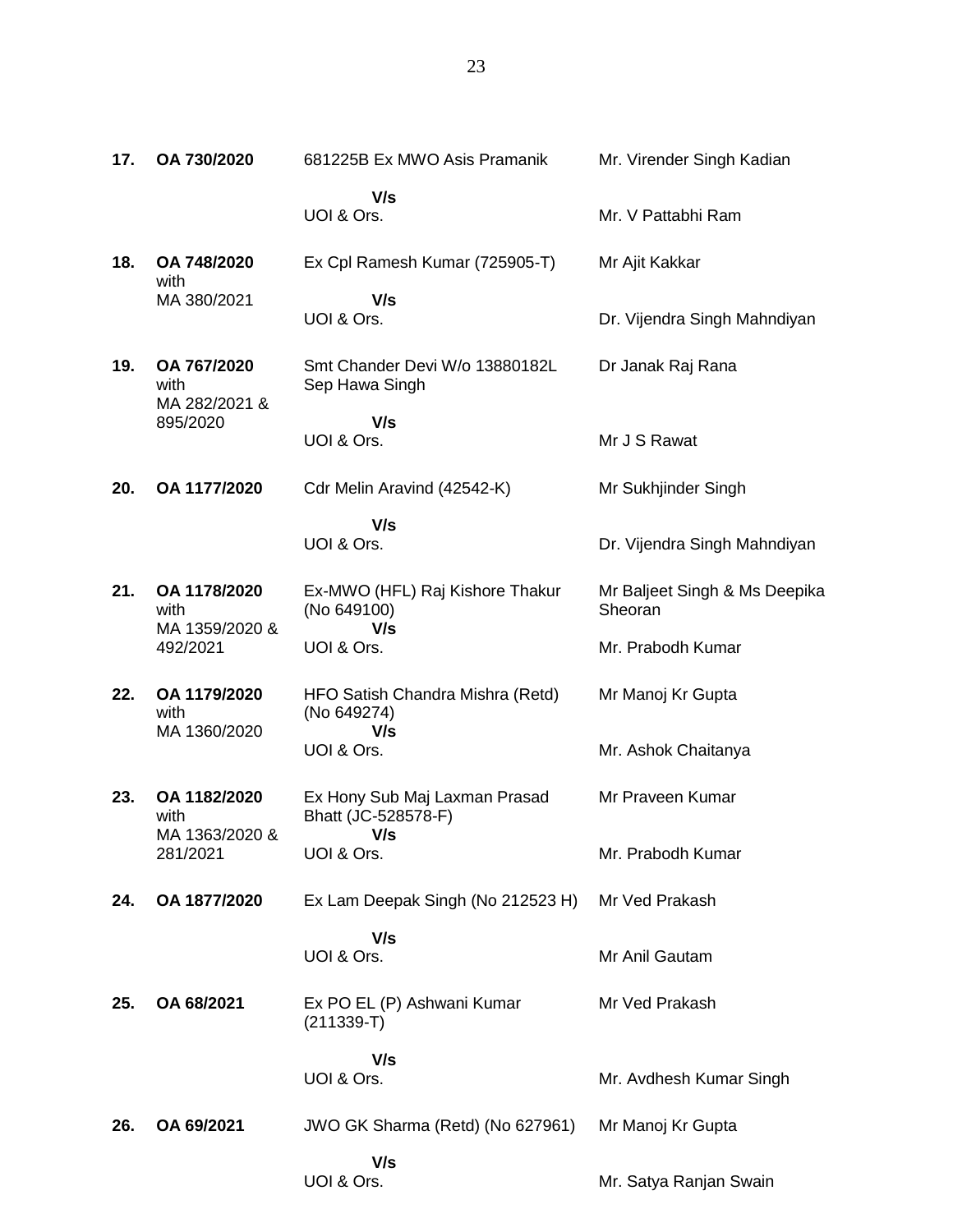| 27. | OA 70/2021<br>with<br>MA 819/2022     | WO Devendra Kumar Goswami (Retd.) Mr. B P Vaishnav & Associates<br>$(627311 - G)$<br>V/s |                             |
|-----|---------------------------------------|------------------------------------------------------------------------------------------|-----------------------------|
|     |                                       | UOI & Ors.                                                                               | Mr. Neeraj, Sr. CGSC        |
| 28. | OA 75/2021<br>with<br>MA 83/2021      | IC-32348H Lt Col Mehta Surinder<br>Kumar (Retd)<br>V/s                                   | Mr Virender Singh Kadian    |
|     |                                       | UOI & Ors.                                                                               | Mr. Satya Ranjan Swain      |
| 29. | OA 78/2021<br>with<br>MA 91/2021      | 637951-K HFO Subhash Chandra<br>Sarangi (Retd.)<br>V/s                                   | Mr A K Chaudhary            |
|     |                                       | UOI & Ors.                                                                               | Mr Neeraj, Sr. CGSC         |
| 30. | OA 80/2021                            | No 705325 N Ex MWO Suresh Kumar<br>Thakur<br>V/s                                         | Mr Manoj Kr Gupta           |
|     |                                       | UOI & Ors.                                                                               | Mr Satya Ranjan Swain       |
| 31. | OA 82/2021<br>with                    | No 750184 Sgt Dinesh Singh (Retd)                                                        | Mr Manoj Kr Gupta           |
|     | MA 93/2021                            | V/s<br>UOI & Ors.                                                                        | Mr Rajeev Kumar             |
| 32. | OA 267/2021<br>with<br>MA 2009/2021 & | Ex MWO (HFO) Ram Asare (667885-<br>N)                                                    | Mr Ved Prakash              |
|     | 312/2021                              | V/s<br>UOI & Ors.                                                                        | Mr K K Tyagi                |
| 33. | OA 271/2021<br>with                   | Ex LNk Raman Kumar (10545218 Y)                                                          | Mr U S Maurya               |
|     | MA 2069/2021                          | V/s<br>UOI & Ors.                                                                        | Mr Prabodh Kumar            |
| 34. | OA 301/2021<br>with                   | Capt Nidhi Duggal (Retd) (NS 22752<br>K)                                                 | Mr Manoj Kr Gupta           |
|     | MA 2126/2021                          | V/s<br>UOI & Ors.                                                                        | Ms. Jyotsna Kaushik         |
| 35. | OA 470/2021<br>with                   | Ex PO (WTR) S S Mahendra Kumar<br>(106000)                                               | Mr Shakti Chand Jaidwal     |
|     | MA 543/2021                           | V/s<br>UOI & Ors.                                                                        | Mr. Ashok Chaitanya         |
| 36. | OA 500/2021<br>with                   | Ex WO Basant Kumar (653996 F)                                                            | Mr Ajit Kakkar & Associates |

 **V/s** UOI & Ors.

MA 563/2021

Mr Niranjana Das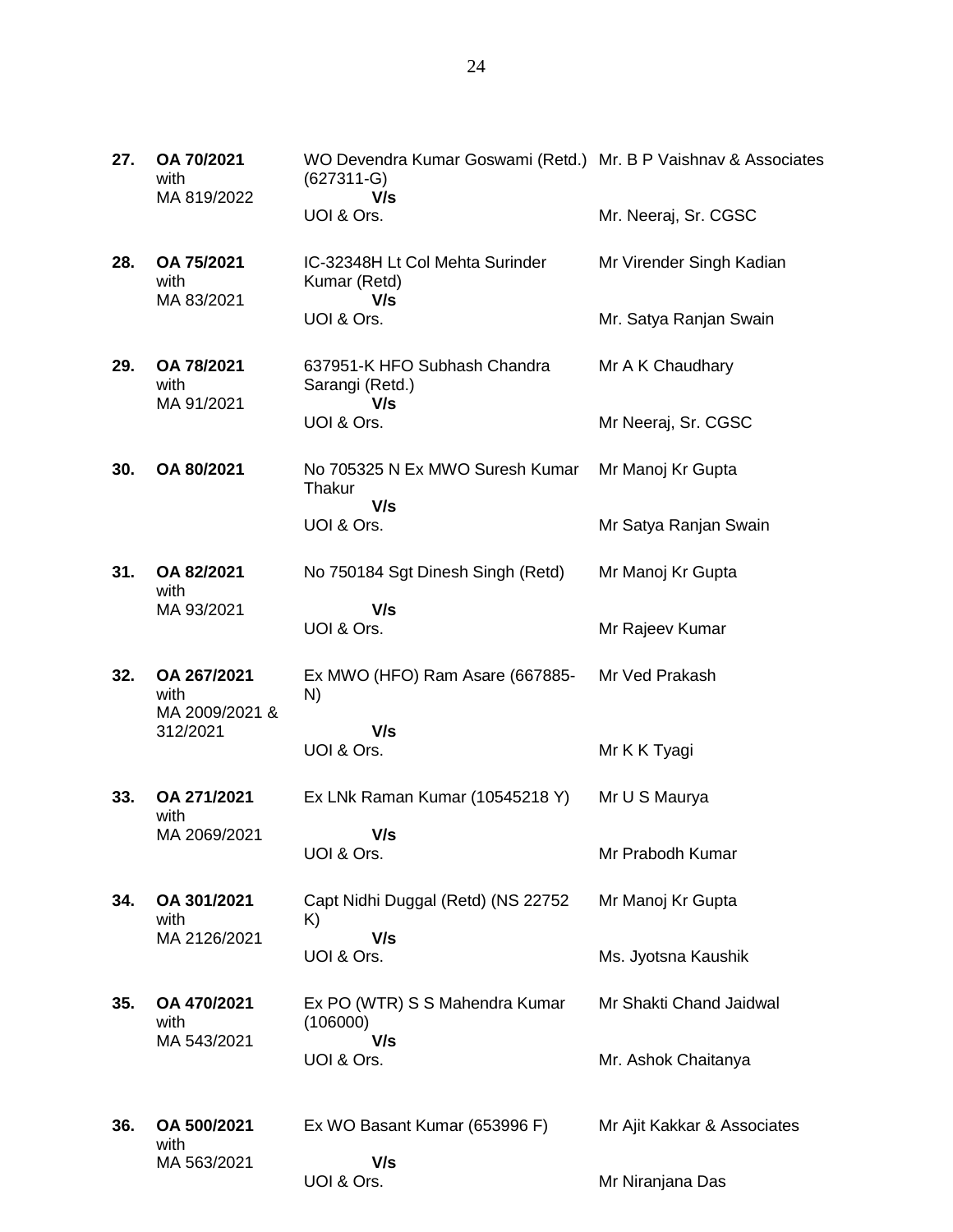| 37. | OA 505/2021<br>with<br>MA 566/2021  | Ex Sgt Sanjay Kumar (No 768735-G)<br>V/s                        | Mr Ved Prakash & Devendra<br>Kumar            |
|-----|-------------------------------------|-----------------------------------------------------------------|-----------------------------------------------|
|     |                                     | UOI & Ors.                                                      | Mr. Rajeev Kumar                              |
| 38. | OA 507/2021<br>with                 | Ex WO Rabindra Nath Rath (671527 F)                             | Mr Durgesh Kumar Sharma &<br>Kritendra Tiwari |
|     | MA 567/2021                         | V/s<br>UOI & Ors.                                               | Mr. Prabodh Kumar                             |
| 39. | OA 508/2021<br>with                 | MWO (HFO) Shanker Gurung (Retd)<br>(No 642663 N)<br>V/s         | Mr AK Chaudhary                               |
|     | MA 568/2021                         | UOI & Ors.                                                      | Mr. Rajeev Kumar                              |
| 40. | OA 519/2021                         | Nk/DSC T Mani (Retd) (No 1375184 A) Mr US Maurya & Trilok Chand |                                               |
|     |                                     | V/s<br>UOI & Ors.                                               | Mr. Neeraj, Sr. CGSC                          |
| 41. | OA 688/2021<br>with<br>MA 735/2021  | Indera Mishra W/O Late Ex JWO<br>Govind Mishra (625093 R)       | Mr Ajit Kakkar & Associates                   |
|     |                                     | V/s<br>UOI & Ors.                                               | Gp Capt Karan Singh NBhati, Sr<br><b>CGSC</b> |
| 42. | OA 1640/2021<br>with                | Ex JWO Bipina Bihari Behera (624360- Mr Kritendra Tiwari<br>K)  |                                               |
|     | MA 1597/2021                        | V/s<br>UOI & Ors.                                               | Mr. V Pattabhi Ram                            |
| 43. | OA 1665/2021<br>with<br>MA 111/2022 | (639297 T) HFO Hardeen Ram<br>Baswana (Retd)<br>V/s             | Mr Ramniwas Bansal                            |
|     |                                     | UOI & Ors.                                                      | Mr. K K Tyagi                                 |
| 44. | OA 2320/2021<br>with                | (672603 N) WO Rajendra Prasad<br>Keshri (Retd)                  | Mr Ramniwas Bansal                            |
|     | MA 2427/2021                        | V/s<br>UOI & Ors.                                               | Ms Jyotsna Kaushik                            |
| 45. | OA 2321/2021<br>with                | MWO Ravindra Kumar Sharma (Retd)<br>(660020)                    | Mr Manoj Kumar Gupta                          |

**46. OA 2323/2021** Ex Sub Sunder Pal Singh (JC-382941) Mr Virender Singh Kadian

**37.** 

**38.** 

**39. OA 508/2021**

**41.** 

**42.** 

**43.** 

**44.** 

**45.** 

MA 2428/2021

 **V/s** UOI & Ors.

 **V/s** UOI & Ors.

Mr Satya Ranjan Swain

Mr Y P Singh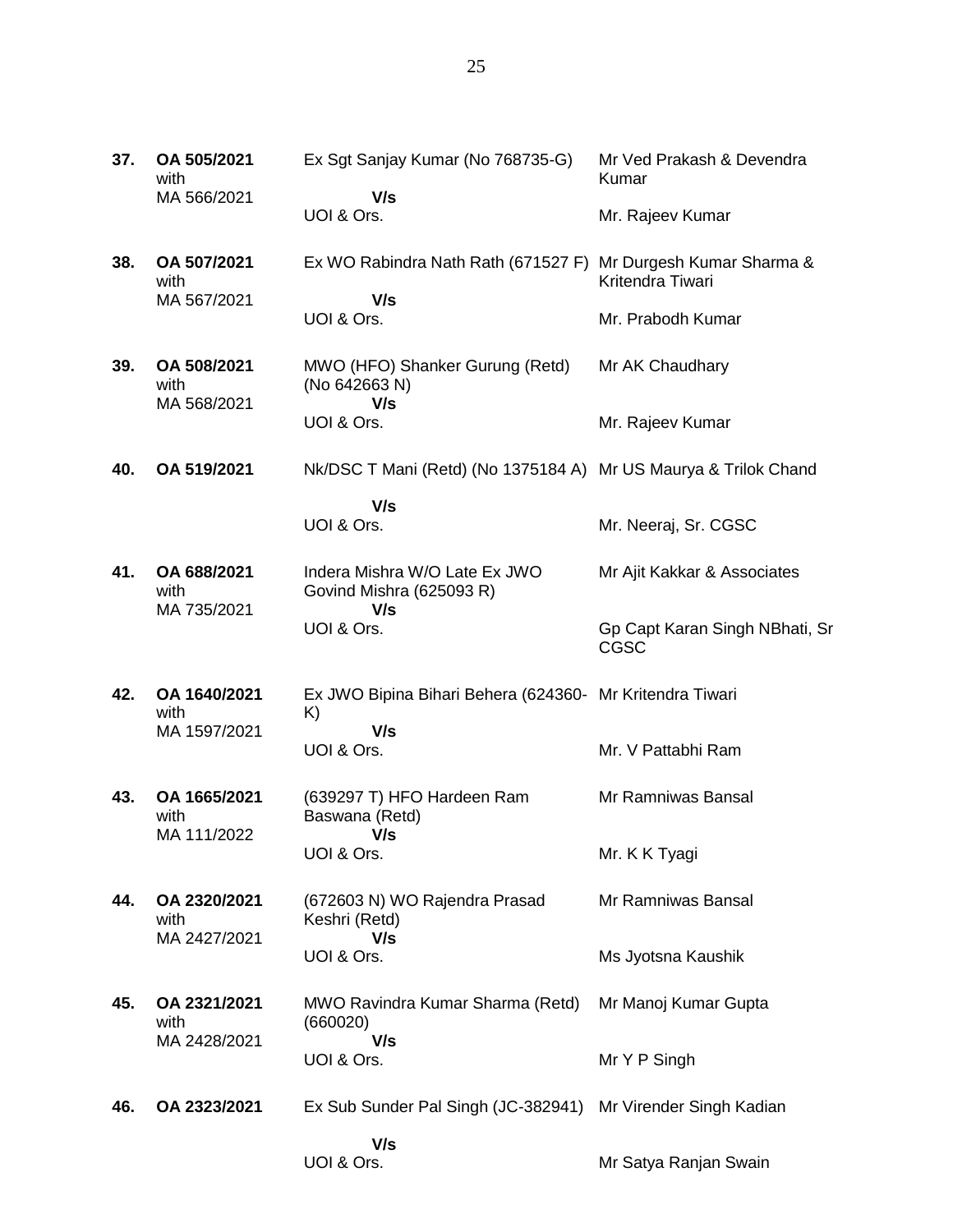| 47. | OA 2324/2021<br>with<br>MA 2437/2021 | Ex Sep Pawan Kumar Tewatia<br>(15440992K)<br>V/s                           | Mr V S Kadian                         |
|-----|--------------------------------------|----------------------------------------------------------------------------|---------------------------------------|
|     |                                      | UOI & Ors.                                                                 | Mr. Satya Ranjan Swain                |
| 48. | OA 2381/2021<br>with                 | Ex Sgt Gopalan Rajesh (769491 A)                                           | Mr Ganesh Singh                       |
|     | MA 2491/2021                         | V/s<br>UOI & Ors.                                                          | Mr. Anil Gautam                       |
| 49. | OA 2535/2021<br>with<br>MA 2652/2021 | Ex JWO Ganga Prasad Gupta (792301 Mr Ajit Kakkar & Associates<br>H)<br>V/s |                                       |
|     |                                      | UOI & Ors.                                                                 | Mr. Y P Singh                         |
| 50. | OA 2536/2021<br>with<br>MA 2653/2021 | Mrs Ganga Thapa W/o Late Nk Anil<br>Thapa (No 4363487 L)<br>V/s            | Mr Brij Mohan Dimri & Shobit<br>Dimri |
|     |                                      | UOI & Ors.                                                                 | Dr. Vijendra Singh Mahndiyan          |

# **Pleadings Complete**

| 51. | OA 656/2015<br>with  | Recruit Makhan Singh<br>V/s  | Ms. Archana Ramesh                                      |
|-----|----------------------|------------------------------|---------------------------------------------------------|
|     | MA 706/2015          | UOI & Ors.                   | Mr Anil Gautam for R 1,2 & 4<br>Ms Anjali vohra for R-3 |
| 52. | OA 659/2015          | Capt (Retd) Ram Saran Singh  | Mr SM Dalal                                             |
|     |                      | V/s<br>UOI & Ors.            | Mr KK Tyagi                                             |
| 53. | OA 1035/2015<br>with | Ex Sep Vinod Singh           | Mr. V S Kadian                                          |
|     | MA 999/2015          | V/s<br>UOI & Ors.            | Mr Prabodh Kumar                                        |
| 54. | OA 475/2016          | Ex Sub (Amb Asst) Ram Pratap | Mr. S S Pandey                                          |
|     |                      | V/s<br>UOI & Ors.            | Mr V Pattabhi Ram                                       |
| 55. | OA 1130/2016         | Ex Cpl Kanwar Pal            | Mr. V S Kadian                                          |
|     |                      | V/s<br>UOI & Ors.            | Mr Prabodh Kumar                                        |
| 56. | OA 974/2017          | Col Suresh Punj (Retd.)      | Mr. V S Kadian                                          |
|     |                      | V/s<br>UOI & Ors.            | Mr VS Tomar                                             |

26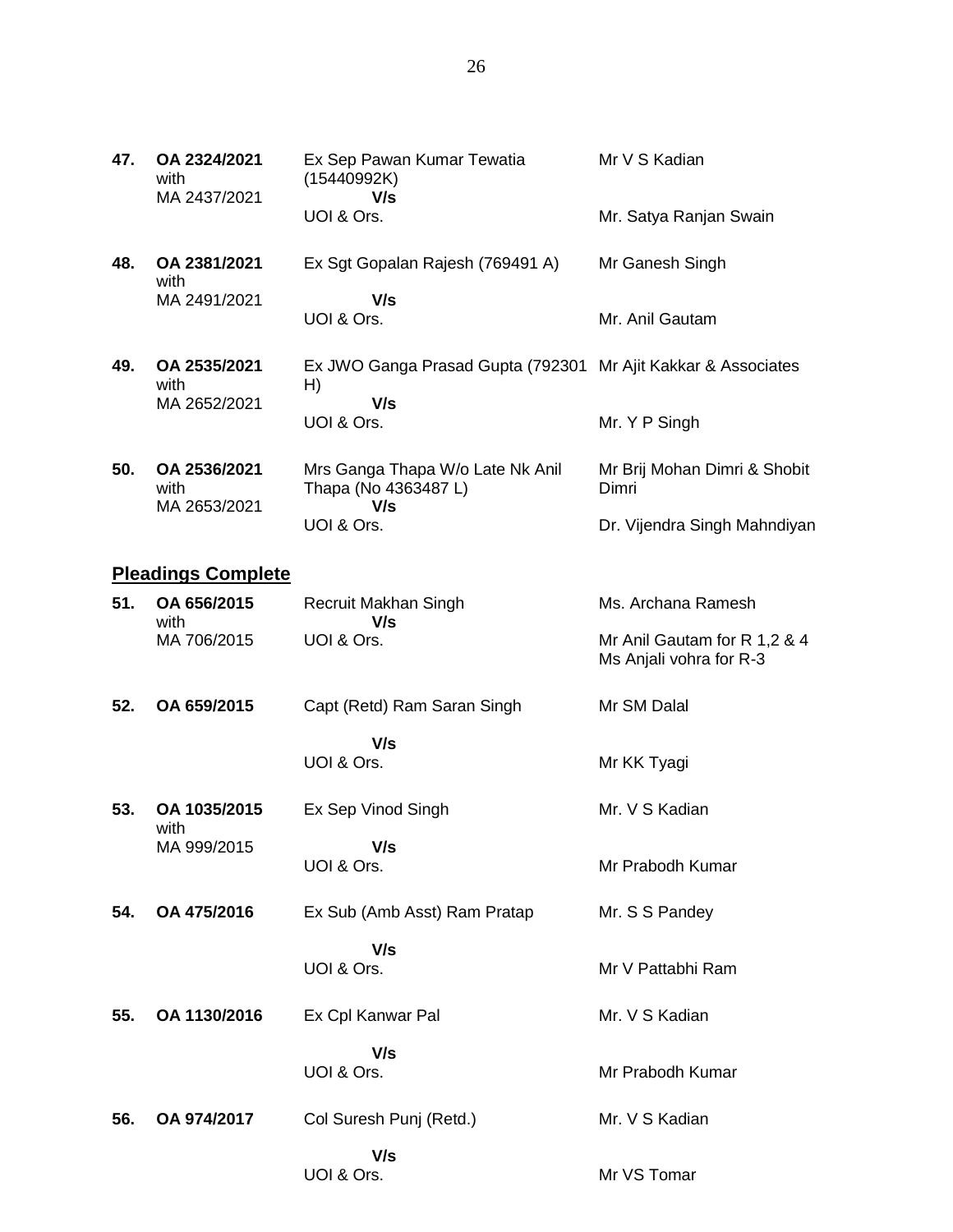| 57. | OA 1068/2017<br>with                   | Maj Aman Nugyal                                                | Mr RK Tripathi                            |
|-----|----------------------------------------|----------------------------------------------------------------|-------------------------------------------|
|     | MA 810/2017                            | V/s<br>UOI & Ors.                                              | None                                      |
| 58. | TA 1/2018<br>$WP(C)$ No-               | Ex Nk. Prem Singh                                              | Mr. S M Dalal                             |
|     | 3519/1998                              | V/s<br>UOI & Ors.                                              | Mr Harish V Shankar                       |
| 59. | OA 818/2018<br>with                    | No. 18684-G Sqn Ldr R V Moni (Retd)                            | Mr. Praveen Kumar                         |
|     | MA 686/2018                            | V/s<br>UOI & Ors.                                              | Mr Harish V Shankar                       |
| 60. | OA 989/2018                            | No 1458315Y Ex Hav (Hony Nb Sub)<br>Janak Singh Dhami          | Mr Virender Singh Kadian                  |
|     |                                        | V/s<br>UOI & Ors.                                              | Ms. Jyotsana Kaushik                      |
| 61. | OA 1110/2018                           | No.3017878H Ex Rect Bane Singh                                 | Mr. V S Kadian                            |
|     |                                        | V/s<br>UOI & Ors.                                              | Mr YP Singh                               |
| 62. | OA 1509/2018<br>with<br>MA 1659/2018 & | No.1083571-L Ex Nk Ram Bhuwan<br>Singh<br>V/s                  | Mr. U S Maurya                            |
|     | 1832/2019                              | UOI & Ors.                                                     | Ms. Jyotsana Kaushik                      |
| 63. | OA 2036/2018<br>with                   | Ex Nb Sub Khushi Ram (JC 665703M)                              | Mr Virender Singh Kadian                  |
|     | MA 2246/2018                           | V/s<br>UOI & Ors.                                              | Mr. Avdhesh Kumar Singh                   |
| 64. | OA 42/2019                             | IC-36681Y Lt Col Dadan Chaubey<br>(Retd.)<br>V/s               | Mr. Indra Sen Singh and<br>Abhishek Singh |
|     |                                        | UOI & Ors.                                                     | Ms.Barkha Babbar                          |
| 65. | OA 239/2019<br>with                    | Ex AA-3 Anil Kumar K (NO 180456B)                              | Mr. Ved Prakash                           |
|     | MA 697/2019                            | V/s<br>UOI & Ors.                                              | Mr. Shyam Narayan                         |
| 66. | OA 286/2019<br>with<br>MA 782/2019     | Smt Bharti Maggu W/o Late Col Alok<br>Maggu (IC-40615N)<br>V/s | Mr. Anil Srivastava & Associates          |
|     |                                        | UOI & Ors.                                                     | Mr YP Singh                               |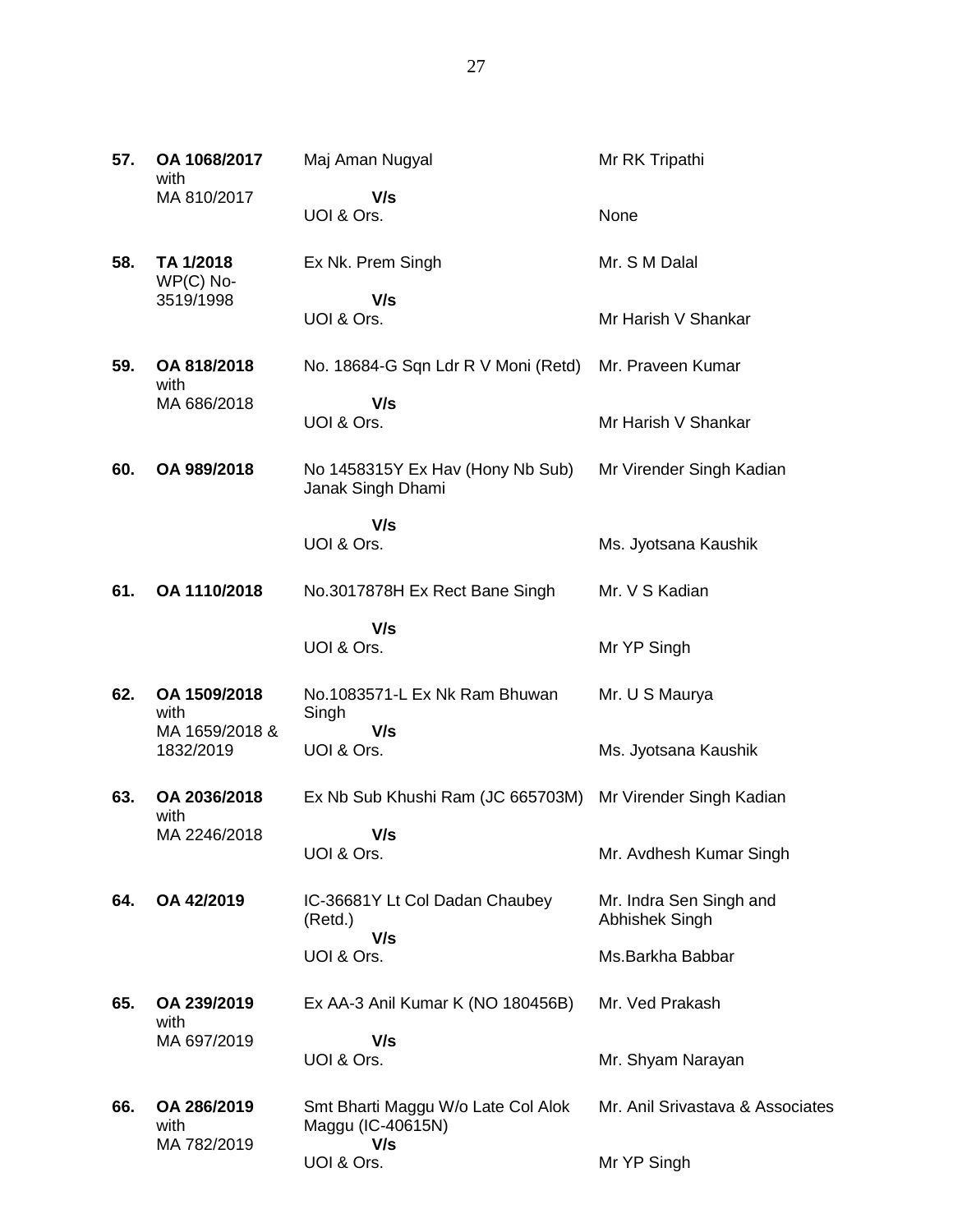| 67. | OA 299/2019<br>with  | Ex Sgt RK Ray (No 77423 A)                                                  | Mr Virender Singh Kadian               |
|-----|----------------------|-----------------------------------------------------------------------------|----------------------------------------|
|     | MA 795/2019          | V/s<br>UOI & Ors.                                                           | Mr. Arvind Kumar                       |
| 68. | OA 300/2019<br>with  | Ex WO Harish Chander (No 242885 L)                                          | Mr Virender Singh Kadian               |
|     | MA 796/2019          | V/s<br>UOI & Ors.                                                           | Mr. Ashok Chaitanya                    |
| 69. | OA 305/2019          | SL-3830F Col Anand Kumar (Retd.)                                            | Mr. Anand Shankar Jha and Ors          |
|     |                      | V/s<br>UOI & Ors.                                                           | Mr. Satya Ranjan Swain                 |
| 70. | OA 312/2019          | No. 02835-T Cdr C K Sharma (Retd.)                                          | Mr. Indra Sen Singh/Shakti<br>Jaidwal  |
|     |                      | V/s<br>UOI & Ors.                                                           | Mr. Arvind Patel                       |
| 71. | OA 399/2019<br>with  | No. 3170457-W Ex Hav (Hony Nb Sub) Mr. Virender Singh Kadian<br>Vazir Singh |                                        |
|     | MA 950/2019          | V/s<br>UOI & Ors.                                                           | Ms. Suman Chauhan                      |
| 72. | OA 667/2019          | Ex MCERA-II Sandeep Kumar (No<br>180391 F)                                  | Mr Ved Prakash                         |
|     |                      | V/s<br>UOI & Ors.                                                           | Mr. V S Tomar                          |
| 73. | OA 689/2019<br>with  | Cdr Piyush Pande (Retd) (No 50734 B) Mr Ajay Yadav                          |                                        |
|     | MA 1286/2019         | V/s<br>UOI & Ors.                                                           | Mr. Arvind Patel                       |
| 74. | OA 991/2019          | Ex Sgt SK Sharma (No 743125 B)                                              | Mr Ajit Kakkar & Associates            |
|     |                      | V/s<br>UOI & Ors.                                                           | Dr. Vijendra Singh Mahndiyan           |
| 75. | OA 1177/2019<br>with | EX MWO Kunwar Veer Singh (No<br>602217T)                                    | Mr. Praveen Kumar                      |
|     | MA 1923/2019         | V/s<br>UOI & Ors.                                                           | Ms Suman Chauhan                       |
| 76. | OA 1279/2019<br>with | No. 1054847-N Swr Govind Singh<br>(Retd.)                                   | Mr. Manoj Kr Gupta                     |
|     | MA 2008/2019         | V/s<br>UOI & Ors.                                                           | Gp Capt Karan Singh Bhati, Sr.<br>CGSC |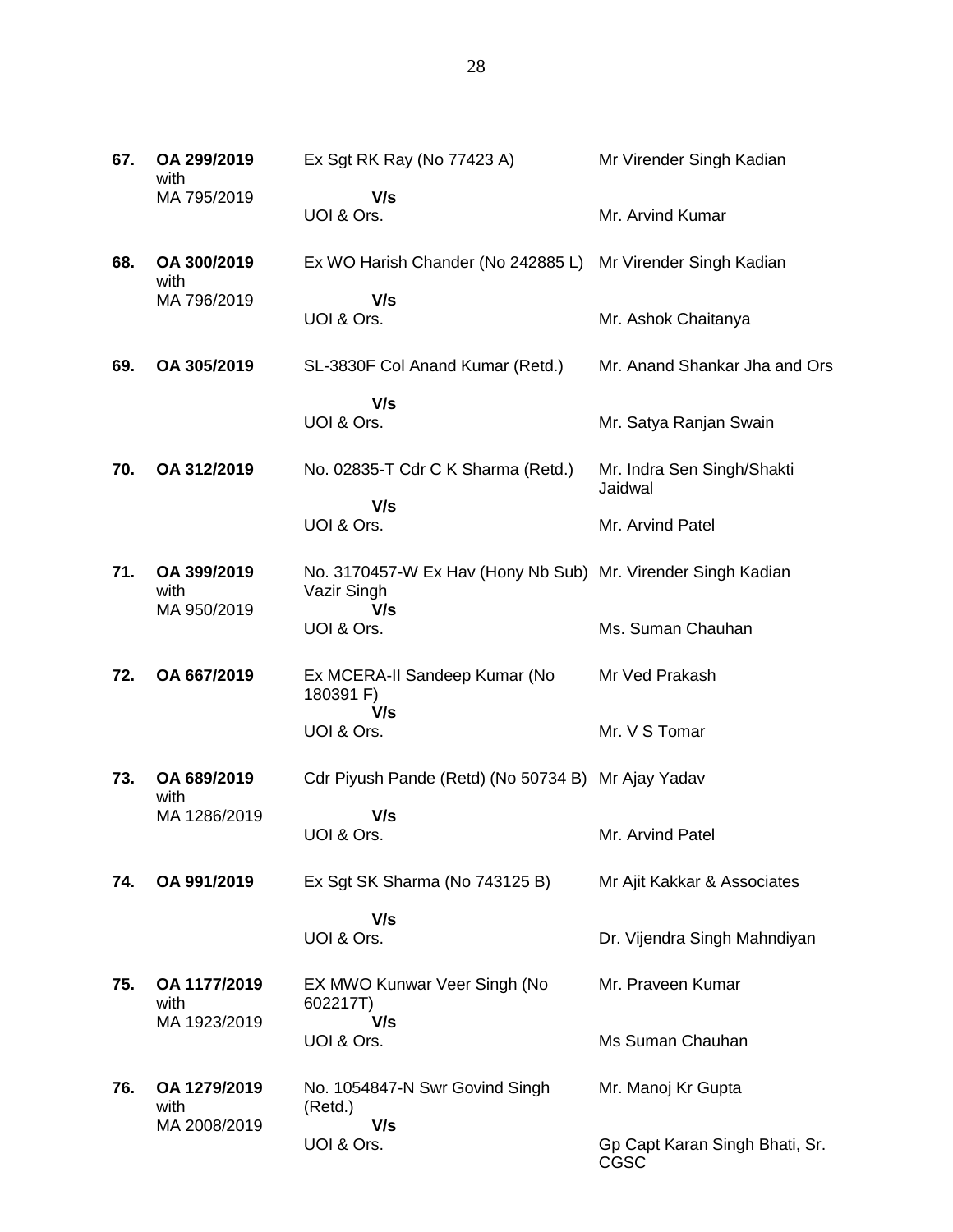| 77. | OA 1341/2019                                 | Cmde VK Madhusoodanan (Retd)<br>$(02963-H)$<br>V/s                                           | Mr. Ved Prakash                                 |
|-----|----------------------------------------------|----------------------------------------------------------------------------------------------|-------------------------------------------------|
|     |                                              | UOI & Ors.                                                                                   | Mr. K K Tyagi                                   |
| 78. | OA 1432/2019                                 | Ex LS (GS) Dheeraj Kumar (No<br>137156 W)<br>V/s                                             | Mr JP Sharma & Associates                       |
|     |                                              | UOI & Ors.                                                                                   | Gp Capt Karan Singh Bhati, Sr.<br><b>CGSC</b>   |
| 79. | OA 1489/2019<br>with<br>MA 2409/2019         | IC-31854F Col Sudarshan Mishra<br>(Retd)<br>V/s                                              | Mr. Indra Sen Singh /Mr<br>Abhishek Singh       |
|     |                                              | UOI & Ors.                                                                                   | Mr. Neeraj Sr. CGSC                             |
| 80. | OA 1501/2019<br>with<br>MA 2428/2019         | Ex Sgt Pradeep Kumar Sharma (No<br>729613 G)<br>V/s                                          | Mr Praveen Kumar & Vinod<br><b>Kumar Sharma</b> |
|     |                                              | UOI & Ors.                                                                                   | Mr Avdhesh Kumar Singh                          |
| 81. | OA 1517/2019                                 | Gp Capt Ram Kumar Yadav (Retd)<br>(17523)                                                    | Mr. Baljeet Singh                               |
|     |                                              | V/s<br>UOI & Ors.                                                                            | Mr Neeraj Sr, CGSC                              |
| 82. | OA 1545/2019                                 | IC-51397A Col S Raju (Retd.)                                                                 | Ms. Archana Ramesh                              |
|     |                                              | V/s<br>UOI & Ors.                                                                            | Mr Harish V Shankar                             |
| 83. | OA 1627/2019                                 | IC-56153W Lt Col Amit Sharma<br>V/s                                                          | Mr. S S Pandey & Associates                     |
|     |                                              | UOI & Ors.                                                                                   | Gp Capt Karan Singh Bhati, Sr.<br>CGSC          |
| 84. | OA 1765/2019<br>with<br>MA 2667/2019         | No. 164560-A Ex Hon Lt MCPO<br>COM(TAC) Jaipal Singh<br>V/s                                  | Mr. Virender Singh Kadian                       |
|     |                                              | UOI & Ors.                                                                                   | Mr. Shyam Narayan                               |
| 85. | OA 2300/2019<br>(OA 77/2018 (RB,<br>Lucknow) | Smt. Nirmala Nagpaul W/o Late Lt. Col Mr. Anil Srivastava<br>Vijay Nagpaul (IC-20963)<br>V/s |                                                 |
|     |                                              | UOI & Ors.                                                                                   | Mr Satya Ranjan Swain                           |
| 86. | OA 44/2020                                   | Gp Capt Vivek Dattatrayarao Meru<br>(Retd.) (17131-B)                                        | Mr. Ajit Kakkar                                 |
|     |                                              | V/s<br>UOI & Ors.                                                                            | Mr. Waize Ali Noor                              |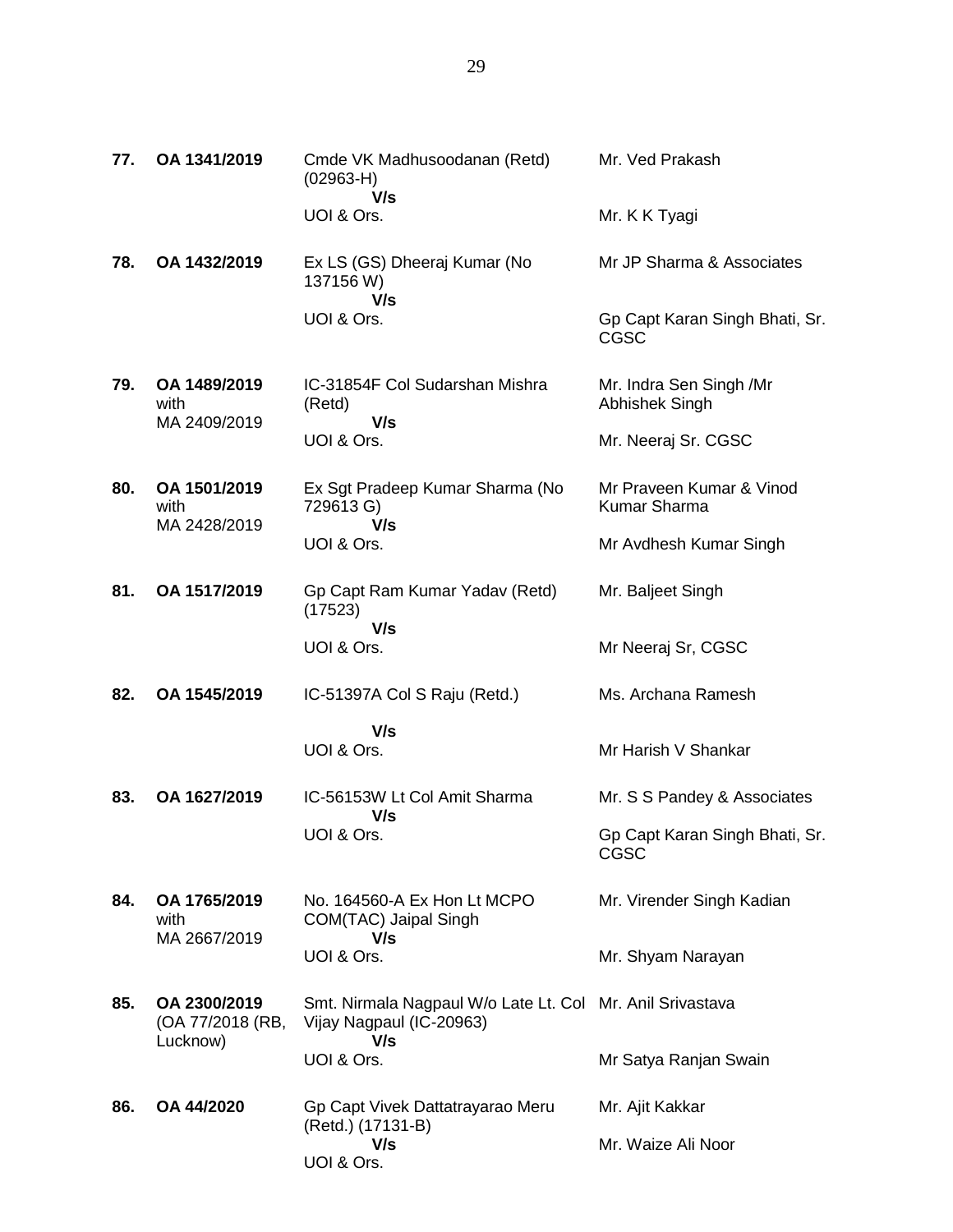| 87. | OA 90/2020<br>with<br>MA 2135/2020   | IC-48011K Col Shashank Sihorkar<br>(Retd.)<br>V/s            | Mr. I S Yadav                                |
|-----|--------------------------------------|--------------------------------------------------------------|----------------------------------------------|
|     |                                      | UOI & Ors.                                                   | Ms Jyotsna Kaushik                           |
| 88. | OA 340/2020<br>with                  | 13856087A Ex Nk Prem Chand Yadav                             | Mr VS Kadian                                 |
|     | MA 428/2020                          | V/s<br>UOI & Ors.                                            | Mr. Arvind Kumar                             |
| 89. | OA 480/2020<br>with                  | IC-40752M Brig Deepak Saini (Retd.)                          | Mr. Rajiv Manglik                            |
|     | MA 601/2020                          | V/s<br>UOI & Ors.                                            | Mr. Rajeev Kumar                             |
| 90. | OA 720/2020<br>with                  | 751076G Ex Sgt Pankaj Kumar Thakur Mr. Virender Singh Kadian |                                              |
|     | MA 854/2020                          | V/s<br>UOI & Ors.                                            | Gp Capt Karan Singh Bhati, Sr<br><b>CGSC</b> |
| 91. | OA 721/2020<br>with                  | 643791H Ex MWO Daya Singh                                    | Mr. Virender Singh Kadian                    |
|     | MA 855/2020                          | V/s<br>UOI & Ors.                                            | Mr. Suman Chauhan                            |
| 92. | OA 722/2020<br>with                  | 287031-B Ex JWO Bashir Ahmed                                 | Mr. Virender Singh Kadian                    |
|     | MA 856/2020                          | V/s<br>UOI & Ors.                                            | Mr. Anil Gautam                              |
| 93. | OA 731/2020                          | Ex MC EA(P) II Sudhakar B (182224-<br>Y)                     | Mr Ved Prakash                               |
|     |                                      | V/s<br>UOI & Ors.                                            | Mr. Arvind Patel                             |
| 94. | OA 1868/2020<br>with<br>MA 2166/2020 | Gp Capt (TS) Rajeev Moitra (19471<br>Adm Retd.)<br>V/s       | Mr. Ajai Bhalla                              |
|     |                                      | UOI & Ors.                                                   | Mr Rajeev Kumar                              |
| 95. | OA 74/2021<br>with<br>MA 82/2021     | Ex MWO (HFO) Lallan Pandey<br>(643291)<br>V/s                | Mr Virender Singh Kadian                     |
|     |                                      | UOI & Ors.                                                   | Mr. J S Yadav                                |
| 96. | OA 249/2021                          | No 4089670 M Ex Hav Brijesh Kumar<br>Singh<br>V/s            | Mr Virender Singh Kadian                     |

Mr Shyam Narayan